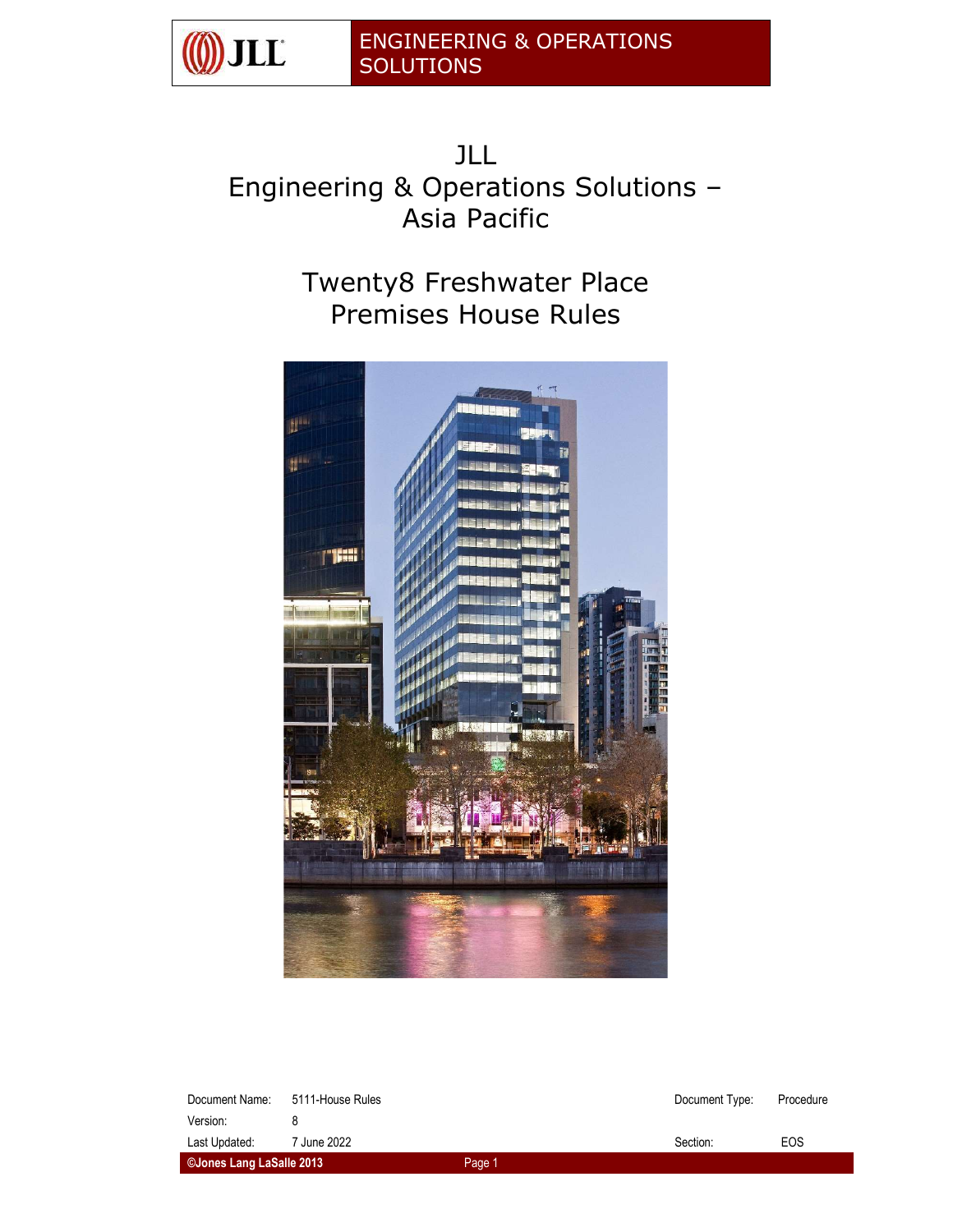

©Jones Lang LaSalle 2013

### **ENGINEERING & OPERATIONS SOLUTIONS**

## Table of contents

| 1.0               |                |                                                                             |                |           |
|-------------------|----------------|-----------------------------------------------------------------------------|----------------|-----------|
| 1.1               |                |                                                                             |                |           |
| 1.2               |                |                                                                             |                |           |
| 1.3               |                |                                                                             |                |           |
| 1.4               |                |                                                                             |                |           |
| 2.0               |                |                                                                             |                |           |
| 2.1               |                |                                                                             |                |           |
| 2.2               |                |                                                                             |                |           |
| 2.3               |                |                                                                             |                |           |
| 2.4               |                |                                                                             |                |           |
| 3.0               |                |                                                                             |                |           |
| 3.1               |                |                                                                             |                |           |
| 3.2               |                |                                                                             |                |           |
| 3.3               |                |                                                                             |                |           |
| 3.4               |                |                                                                             |                |           |
| 3.5               |                |                                                                             |                |           |
| 3.6               |                |                                                                             |                |           |
| 3.7               |                |                                                                             |                |           |
| 4.0               |                |                                                                             |                |           |
| 5.0               |                |                                                                             |                |           |
| 5.1               |                |                                                                             |                |           |
| 5.2               |                |                                                                             |                |           |
| 5.3               |                |                                                                             |                |           |
| 5.4               |                | All speed signs and directional signage must be obeyed at all times 12      |                |           |
| 6.0               |                |                                                                             |                |           |
| 7.0               |                |                                                                             |                |           |
| 7.1               |                |                                                                             |                |           |
| 7.2               |                |                                                                             |                |           |
| 7.3               |                |                                                                             |                |           |
| 7.4               |                |                                                                             |                |           |
| 7.5               |                |                                                                             |                |           |
| 7.6               |                |                                                                             |                |           |
| 7.7               |                |                                                                             |                |           |
| 8.0               |                |                                                                             |                |           |
| 9.0               |                | <b>SECURE ACCESS</b><br>$\sim$ 16                                           |                |           |
| 9.1               |                |                                                                             |                |           |
| 9.2               |                |                                                                             |                |           |
| 9.3               |                |                                                                             |                |           |
| 9.4               |                |                                                                             |                |           |
| 9.5               |                |                                                                             |                |           |
| 10.0              |                |                                                                             |                |           |
| T <sub>10.1</sub> |                |                                                                             |                |           |
| 10.2              |                |                                                                             |                |           |
| 10.3              |                |                                                                             |                |           |
| 11.0              |                |                                                                             |                |           |
| 11.1              |                | Building Energy Efficiency Disclosure Act [2010] [Mandatory Disclosure]  18 |                |           |
|                   | Document Name: | 5111-House Rules                                                            | Document Type: | Procedure |
| Version:          |                | 8                                                                           |                |           |
|                   | Last Updated:  | 7 June 2022                                                                 | Section:       | EOS       |

Page 2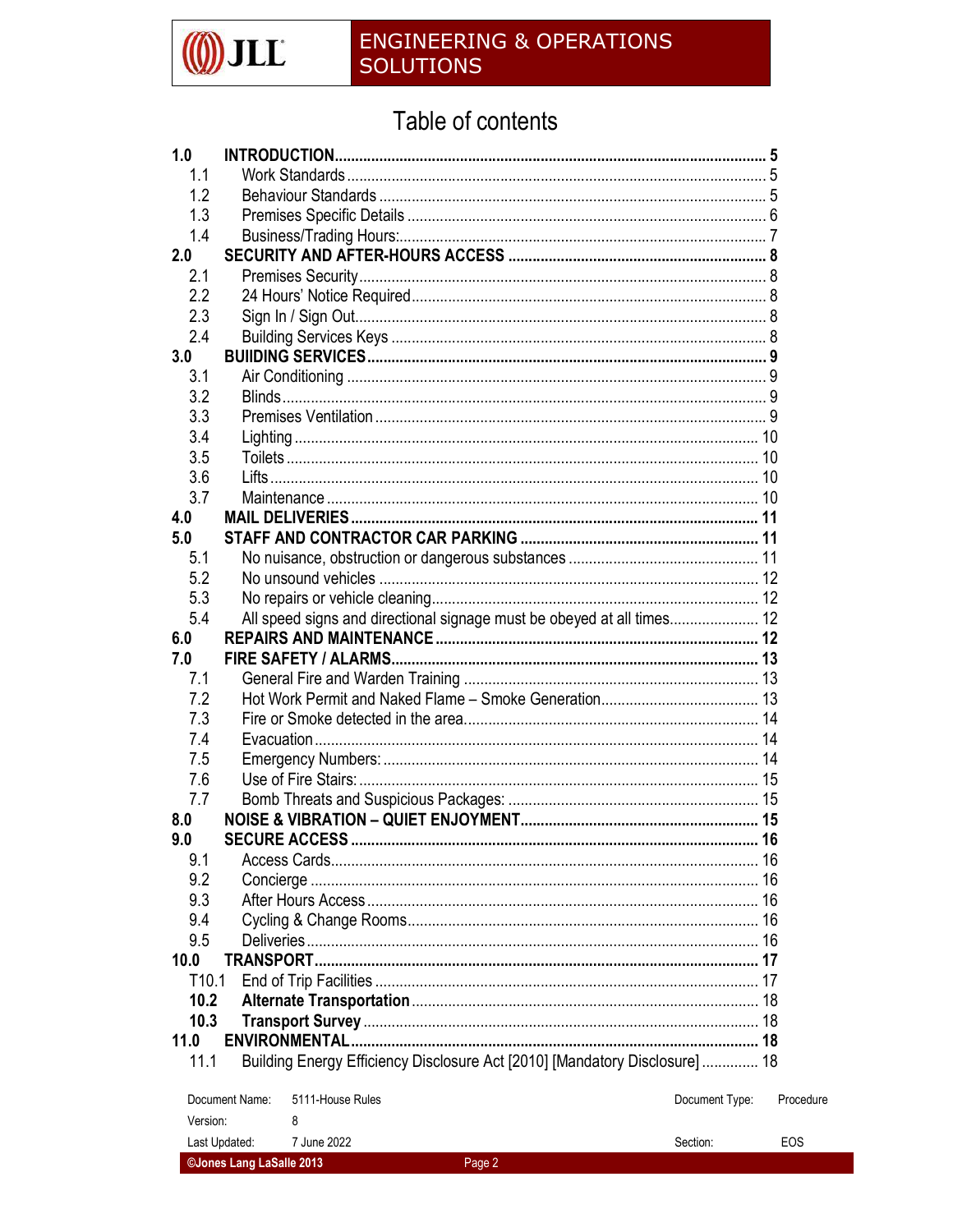# $\int$ j $\int$ j $\int$

### **ENGINEERING & OPERATIONS SOLUTIONS**

| 11.2                               |                |           |
|------------------------------------|----------------|-----------|
| 11.3                               |                |           |
| 11.4                               |                |           |
| 11.5                               |                |           |
| 12.0                               |                |           |
| 12.1                               |                |           |
| 12.2                               |                |           |
| 13.0                               |                |           |
| 13.1                               |                |           |
| 13.2                               |                |           |
| 13.3                               |                |           |
| 13.4                               |                |           |
| 13.5                               |                |           |
| 13.6                               |                |           |
| 13.7                               |                |           |
| 14.0                               |                |           |
| 14.1                               |                |           |
| 14.2                               |                |           |
| 14.3                               |                |           |
| 14.4                               |                |           |
| 14.5                               |                |           |
| 14.6                               |                |           |
| 14.7                               |                |           |
|                                    |                |           |
| 14.8                               |                |           |
| 14.9                               |                |           |
| 14.10                              |                |           |
| 14.11                              |                |           |
| 14.12                              |                |           |
| 14.13                              |                |           |
| 14.14                              |                |           |
| 14.15                              |                |           |
| 14.16                              |                |           |
| 14.17                              |                |           |
| 14.18                              |                |           |
| 14.19<br><b>Barriers</b>           |                | -33       |
| 14.20                              |                |           |
| 14.21                              |                |           |
| 14.22                              |                |           |
| 14.23                              |                |           |
| 14.24                              |                |           |
| 14.25                              |                |           |
| 14.26                              |                |           |
| 14.27                              |                |           |
| 14.28                              |                |           |
| 14.29                              |                |           |
| 15.0                               |                |           |
| 16.0                               |                |           |
| 17.0                               |                |           |
|                                    |                |           |
| Document Name:<br>5111-House Rules | Document Type: | Procedure |
| Version:<br>8                      |                |           |
| Last Updated:<br>7 June 2022       | Section:       | EOS       |
| ©Jones Lang LaSalle 2013           | Page 3         |           |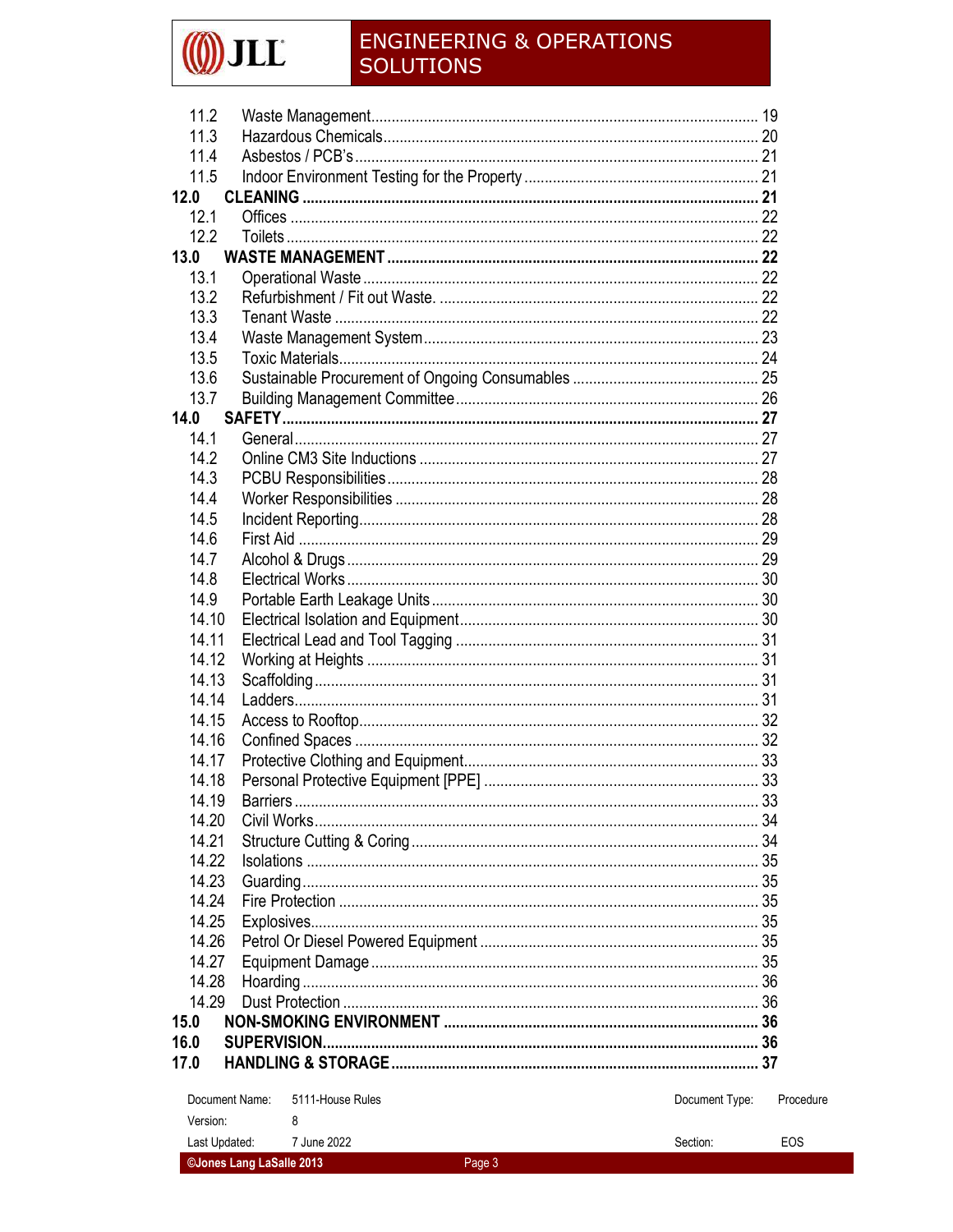| ©Jones Lang LaSalle 2013 |                                 | Page 4 |                |           |
|--------------------------|---------------------------------|--------|----------------|-----------|
| Last Updated:            | 7 June 2022                     |        | Section:       | EOS       |
| Version:                 |                                 |        |                |           |
|                          | Document Name: 5111-House Rules |        | Document Type: | Procedure |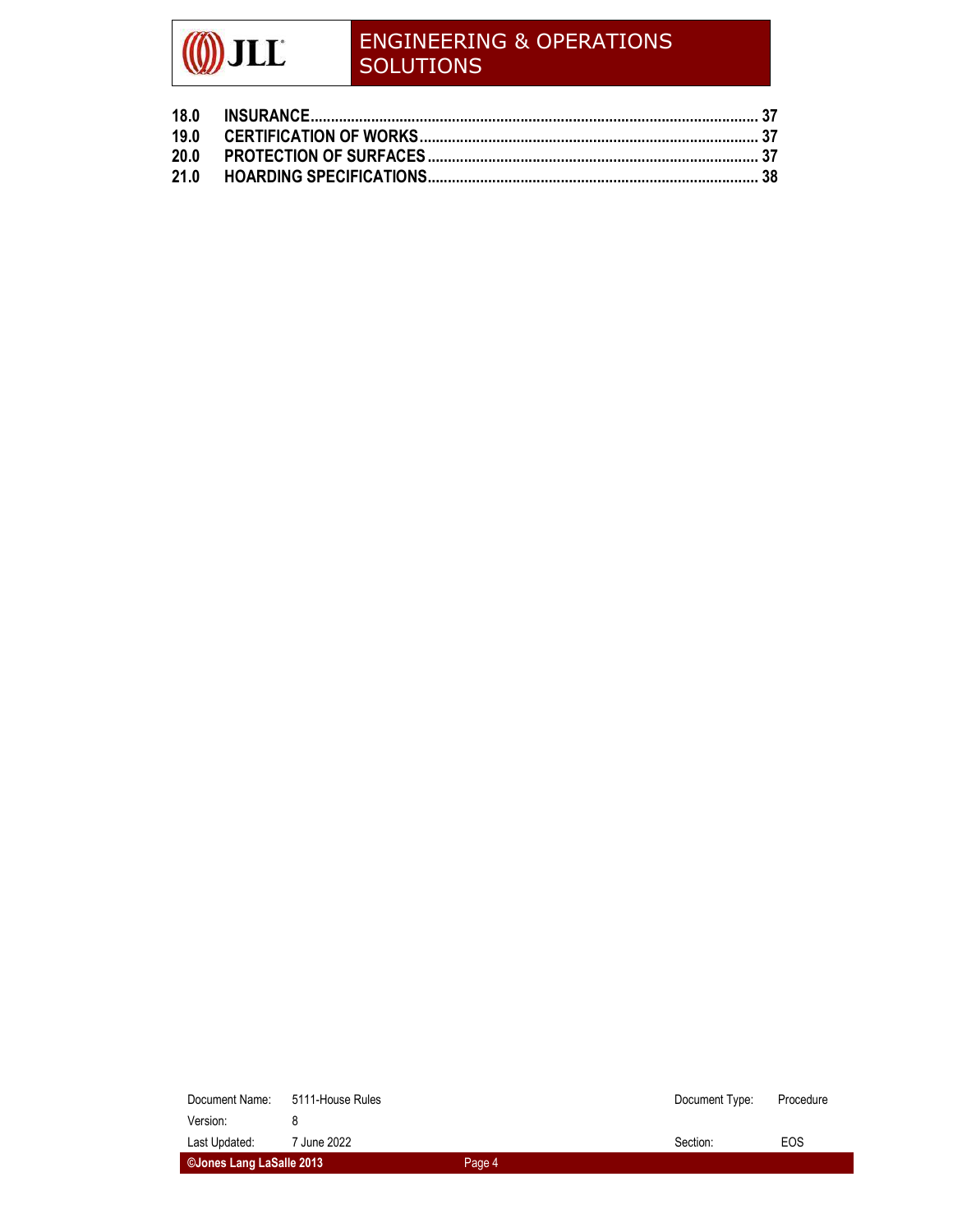### 1.0 INTRODUCTION

Welcome to Twenty8 Freshwater Place.

This document is designed to inform all tenants and contractors associated with Twenty8 Freshwater Place [hereafter referred to as "the Premises"] of the minimum obligations required of them whilst working in this premises including the identification of site-specific hazards and the application of house rules in relation to Health and Safety. The intention is to provide a safe workplace for all persons including workers, tenants, contractors, and others e.g., visitors.

Tenants and contractors must ensure all workers/staff read this document and understand their obligations under the Workplace Health and Safety Act. Additional copies of this document are available from the premises building management office and our online portal. As a guide, the safety precautions and procedures shall include, but not be limited to, the following premises house rules as set out in this document.

#### 1.1 Work Standards

All work is to be carried out in a professional manner and only by appropriately licensed and approved tradespeople.

Contractors must ensure that all work undertaken, as well as the equipment and tools used on site, conform to relevant Australian Standards and legislative requirements. Contractors will be required to modify or remove any equipment that does not meet these requirements or the safety requirements of JLL.

The objectives of the premises house rules are to ensure that both tenants and contractors obtain maximum benefit and access from the shared services provided in the premises and that tenants suffer minimum disruption to their leased spaces. The well-being and safety of workers, tenants, contractors, and visitors to these premises are of paramount importance.

#### 1.2 Behaviour Standards

The following examples WILL NOT be tolerated in premises under the management of JLL and failure to comply with these items will mean removal from the Premises:

- Theft.
- Vandalism.
- Fighting or provoking a fight.
- Use of abusive words or actions against tenants, visitors, shoppers, retailers, retailers' staff, premises building management, security members or on the premises in general.
- Refusal to act upon a safety instruction issued by JLL management or one of its representatives such as security personnel.
- Storage of materials in fire corridors, goods lift lobbies or stairs, near fire exit doors.

| Document Name:           | 5111-House Rules |        | Document Type: | Procedure |
|--------------------------|------------------|--------|----------------|-----------|
| Version:                 |                  |        |                |           |
| Last Updated:            | 7 June 2022      |        | Section:       | EOS       |
| ©Jones Lang LaSalle 2013 |                  | Page 5 |                |           |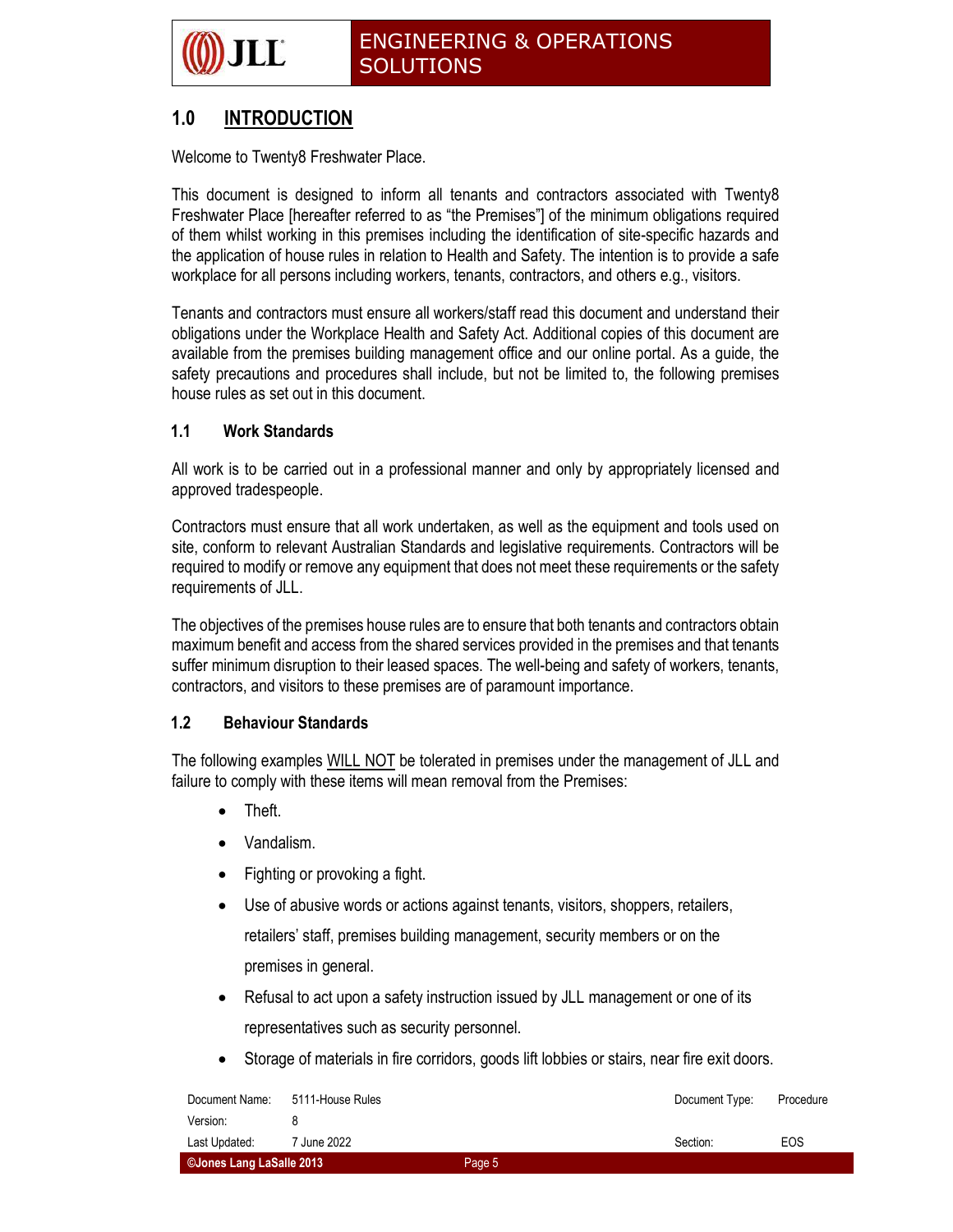- Failure to comply with the premise's safety requirements or instructions.
- Use of loud radios which interfere with the Premises PA system or the comfort of the Premises patrons.
- Failure to use toilets provided and the failure to keep them clean.
- Cleaning of tools and equipment in public toilets.
- Disposing of chemicals in a means contravening environmental legislation.
- Isolation of any system without the prior written consent of JLL or its nominated representative[s].
- Failure to apply to JLL for a hot works permit prior to the use of welding/spark or flame producing equipment.
- Use of any of the premise's trolleys for any purposes associated with construction works.
- Use of pallet trolleys on terrazzo or tiled floors. Materials must be transported via means that will not damage the Premises in any way. Adequate floor protections.
- Removal of guard rails without approval.
- Wearing of offensive/ripped or torn clothing.
- Dust generation affecting common areas.
- Spillage of liquids or materials outside of work areas.

#### 1.3 Premises Specific Details

**LE** 

| Location:                            | Australia                                             |
|--------------------------------------|-------------------------------------------------------|
| Address:                             | Twenty8 Freshwater Place, Southbank Victoria,<br>3006 |
| Management:                          | JLL Victoria Pty Ltd                                  |
| General Manager:                     | Sarah Dowd                                            |
| <b>Commercial Manager:</b>           | Paul O'Reilly                                         |
| <b>Engineering Services Manager</b>  | Kok Lim [Lim] Ng                                      |
| <b>Customer Relationship Manager</b> | Maria Shi                                             |

| ©Jones Lang LaSalle 2013 |                  | Page 6 |                |           |
|--------------------------|------------------|--------|----------------|-----------|
| Last Updated:            | 7 June 2022      |        | Section:       | EOS       |
| Version:                 |                  |        |                |           |
| Document Name:           | 5111-House Rules |        | Document Type: | Procedure |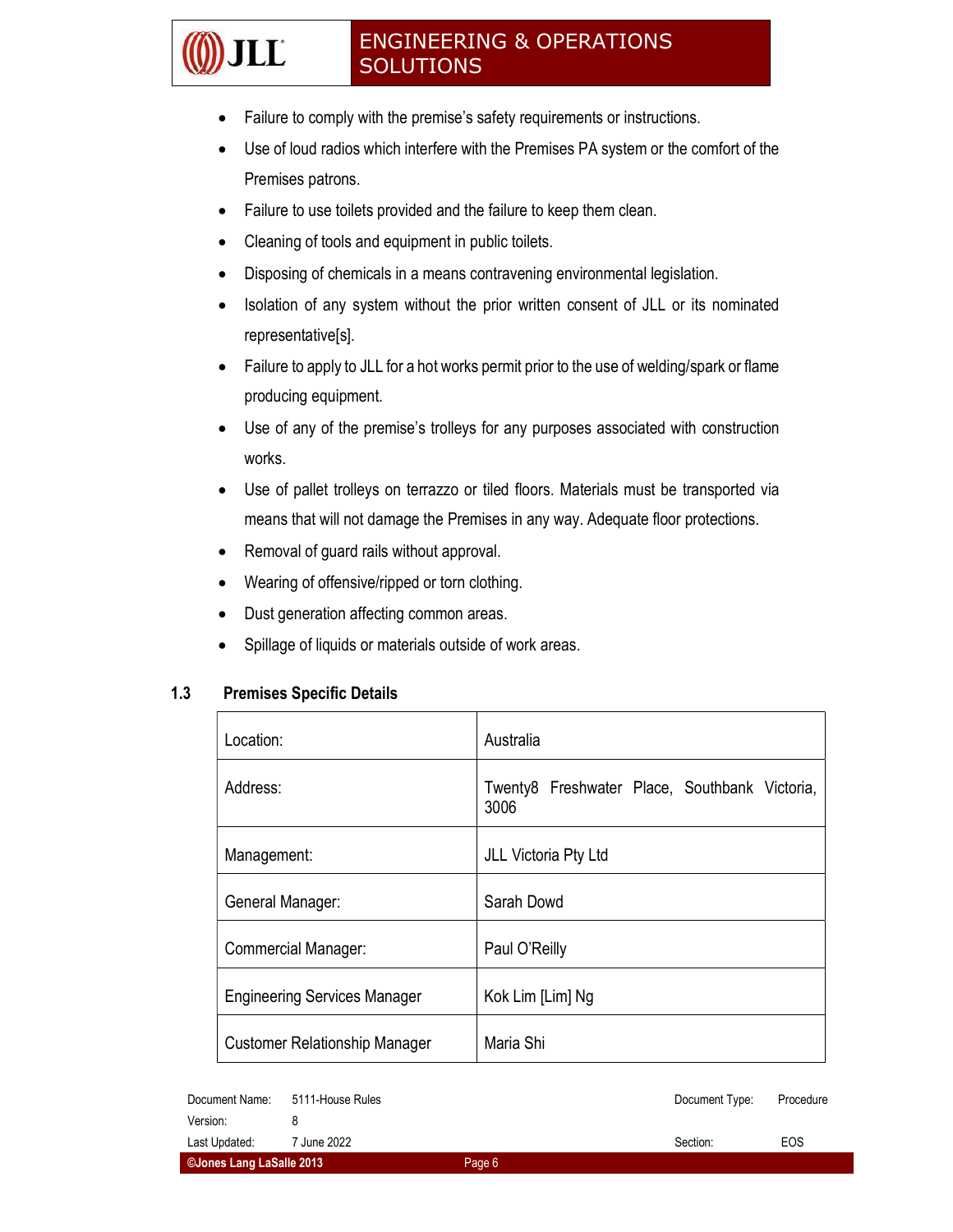

| <b>Property Services Supervisor</b> | <b>Tony Nicolosi</b>                                                                                                                                                                    |
|-------------------------------------|-----------------------------------------------------------------------------------------------------------------------------------------------------------------------------------------|
| <b>Property Services Supervisor</b> | *Michael Rizinger (*until 1 <sup>st</sup> July 2022 then in<br>recruitment)                                                                                                             |
| <b>Typical Management Office</b>    | 8:30am to 5:00pm Monday to Friday (excluding<br>public holidays)                                                                                                                        |
| <b>Phone Number</b>                 | [03] 8606 4700                                                                                                                                                                          |
| Website                             | http://www.twenty8freshwater.com                                                                                                                                                        |
| Feedback                            | If there is information you need but cannot find it in<br>this guide, please email your suggestions for<br>improvement to our *Customer Relationship<br>Manager at maria.shi@ap.jll.com |

#### 1.4 Business/Trading Hours:

| Monday to Friday           | 07:00am to 6:00pm                                           |
|----------------------------|-------------------------------------------------------------|
| Weekends & Public Holidays | Access via valid card                                       |
| Air Conditioning           | 07:00am to 6:00pm Mon to Fri<br>(excluding public holidays) |
| Security                   | 24 hours, 7 days a week                                     |
| Concierge Desk             | 07:00am to 7:00pm Mon to Fri                                |
| Mailroom                   | 07:00am to 5:00pm Mon to Fri                                |
| Loading Dock               | 07:00am to 4:00pm Mon to Fri                                |
| <b>Car Park Lifts</b>      | 24 hours, 7 days a week                                     |

Subject always to any failure in the supply of water, gas or electricity or a communication or telecommunication service to the building which is outside the control of the Landlord and not attributed to the Landlord or the Landlord's Employees, the Landlord will typically operate the Services at times noted (i.e. air conditioning the Landlord to provide and

| ©Jones Lang LaSalle 2013 |                  | Page 7 |                |           |
|--------------------------|------------------|--------|----------------|-----------|
| Last Updated:            | 7 June 2022      |        | Section:       | EOS       |
| Version:                 |                  |        |                |           |
| Document Name:           | 5111-House Rules |        | Document Type: | Procedure |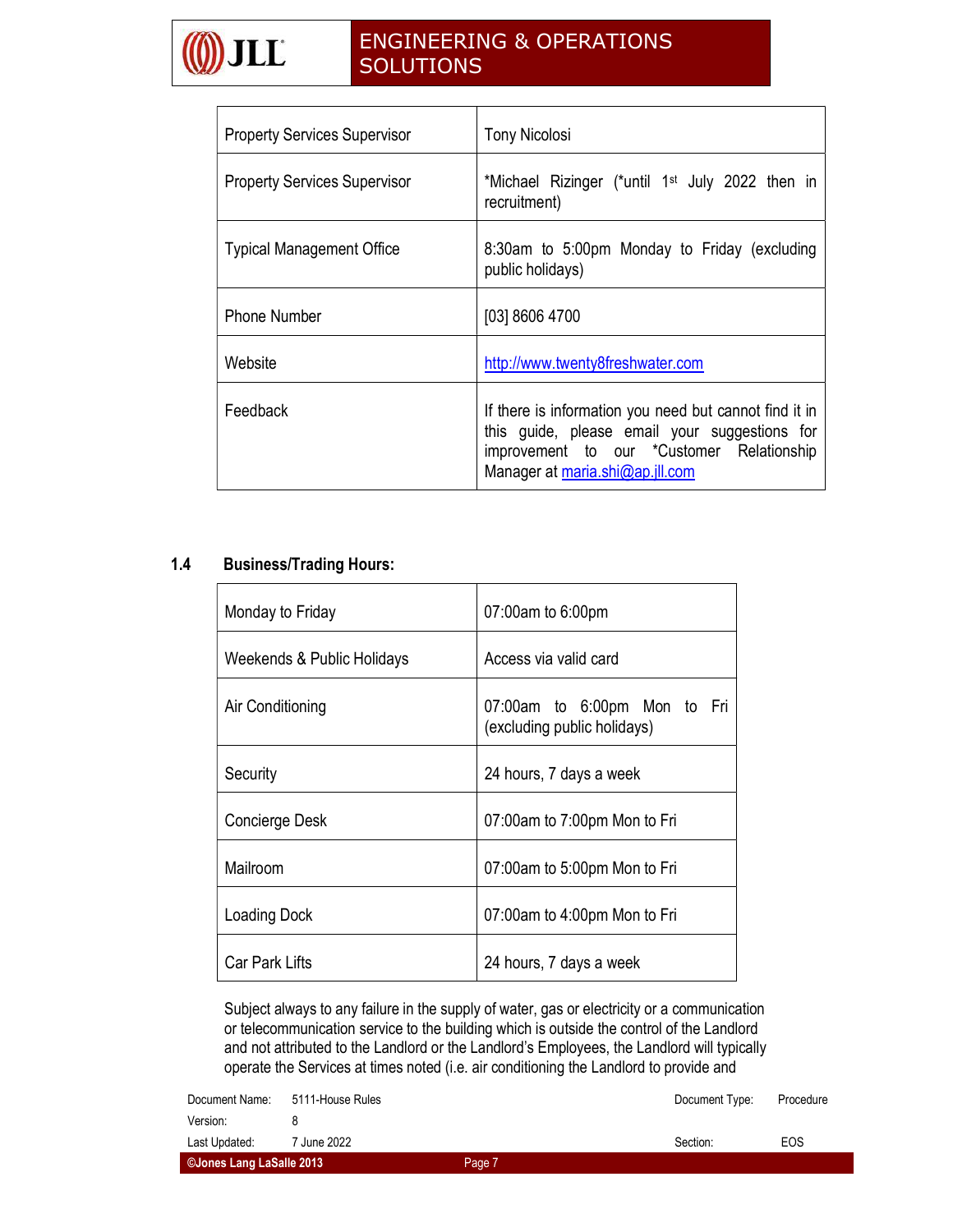operate during Normal Business Hours with any warming up or cooling down outside those hours) in accordance with the standard. Agreed limit of air condition permitted during any closure or non use of a floor.)

#### 2.0 SECURITY AND AFTER-HOURS ACCESS

#### 2.1 Premises Security

MSS Security Services provide security services for the premises 24 hours, 7 days a week and are contactable on (03) 8606 4705.

#### 2.2 24 Hours' Notice Required

If you require access to the premises, or plan to undertake works outside of business hours you MUST provide building management with a full business days' notice with an access permit.

#### 2.3 Sign In / Sign Out

All Contractors working on site either for premises building management or tenants must sign in and out daily on the SINE system without exception. Tenants must submit an access permit for service providers and contractors undertaking works within their premises.

Prior to the commencement of works on site, all contractors must sign the contractor sign in /sign out register located at the loading dock. Accessible via Waterfall Lane.

By signing in, you are acknowledging that you understand the premises house rules and will always abide by them. If you are found working on site without having signed in, you will be requested to cease work immediately. If you repeatedly commence works on site without signing in, you will be removed from site immediately and may be refused entry to site in the future.

When you have finished work for the day you must return to sign out in the above register. Failure to comply will result in you and or your team to sit another online CM3 re-induction at your own cost.

#### 2.4 Building Services Keys

Building services keys for plant rooms, building risers and areas other than tenanted space are issued, subject to approval from premises building management.

Any keys and access cards that are issued to contractors are the sole responsibility of that contractor, until such time the keys and access cards have been returned to the loading dock office and the appropriate register has been signed indicating the return of such keys. If any keys are lost, misplaced, loaned, or damaged in any way whatsoever by the responsible contractor, the full costs associated with the replacement of such keys and associated master keying requirements is to be borne by the contractor who signed for them.

Each contractor must use an individual access card to access any restricted base building or tenancy areas to enabled accurate security information. This is important for any contract tracing or security breach.

| ©Jones Lang LaSalle 2013 |                  | Page 8 |                |           |
|--------------------------|------------------|--------|----------------|-----------|
| Last Updated:            | 7 June 2022      |        | Section:       | EOS       |
| Version:                 |                  |        |                |           |
| Document Name:           | 5111-House Rules |        | Document Type: | Procedure |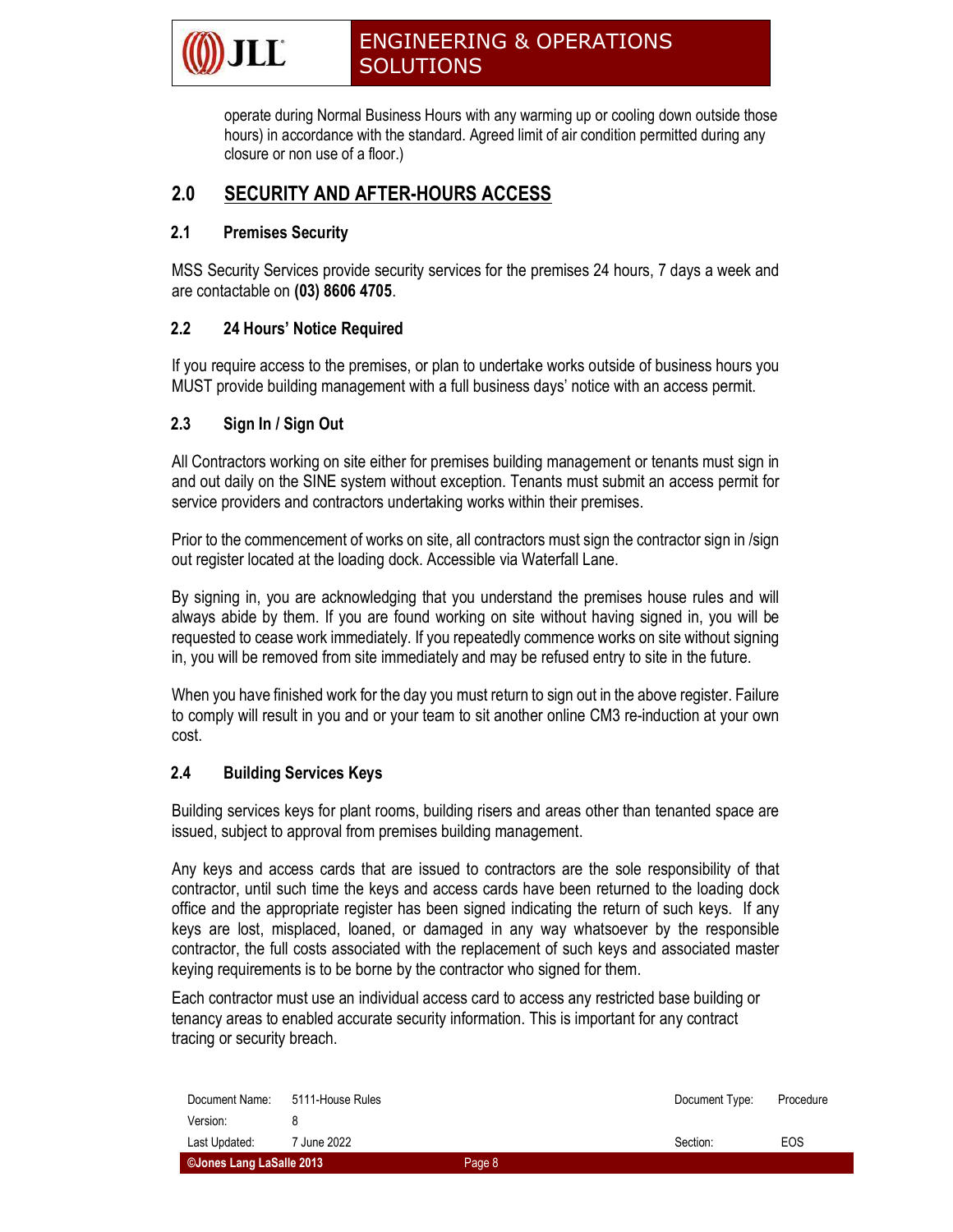PLEASE NOTE: The contractor and tenant are solely responsible for the maintenance of security and safety in relation to the areas in which they have accessed. Such as electrical risers, switch and plant rooms and tailgating of unauthorised personnel.

All keys and access cards issued are NOT to be removed from site. These must be returned daily, with no exceptions. In the event keys and access cards are removed from site, security will request these be returned ON THAT DAY/EVENING and these must be returned as per this House rule and security request. Failure to return keys and access cards as requested, any future works and or access to site shall be revoked.

### 3.0 BUILDING SERVICES

#### 3.1 Air Conditioning

The air conditioning operates between the hours nominated within your lease. There are sophisticated local zone controls to satisfy the needs of occupants, with average temperature between 21 and 24 deg C. Everyone is encouraged to "dress for the weather", which allows the air conditioning to operate most sustainably and efficiently.

The comfort of all occupants and visitors is important to us. Thermal comfort is achieved through the optimum use of air conditioning, ventilation and, where applicable, window screening.

Temperature settings are regularly calibrated, and premises management also undertakes regular maintenance of the air conditioning systems in accordance with the Australian Institute of Refrigeration, Air Conditioning and Heating [AIRAH] maintenance guidelines DA19 for condition and cleanliness. We also request that your own tenant air conditioning systems be maintained in line with AIRAH maintenance guidelines DA19.

Note: This requirement is designed to provide optimum performance of the building as well as meeting the requirements of Green Star Office Interior Tool v.1.1 ref www.gbca.org.au

Indoor air quality [IAQ] is tested frequently to ensure optimum and safe air quality levels are maintained.

You can request after hours air conditioning to selected floors through your office facilities manager. Please note that charges apply for the use of the air conditioning system after normal hours of operation.

Your comfort is important to us, so if you are experiencing any problems with the air conditioning within your premises, please advise your office facilities manager, who can log a fault report through the EVOLUTION property website.

#### 3.2 Blinds

Where blinds are fitted internally to windows, and used according to prevailing sunlight, they will help to enhance thermal comfort. The use of blinds allows optimum comfort conditions to be reached more efficiently and effectively, while more efficiently reducing CO2 emissions.

#### 3.3 Premises Ventilation

The accommodation and movement of people within the building leads to an increase in CO2.

| ©Jones Lang LaSalle 2013 |                        | Page 9 |                |           |
|--------------------------|------------------------|--------|----------------|-----------|
| Last Updated:            | <sup>7</sup> June 2022 |        | Section:       | EOS       |
| Version:                 |                        |        |                |           |
| Document Name:           | 5111-House Rules       |        | Document Type: | Procedure |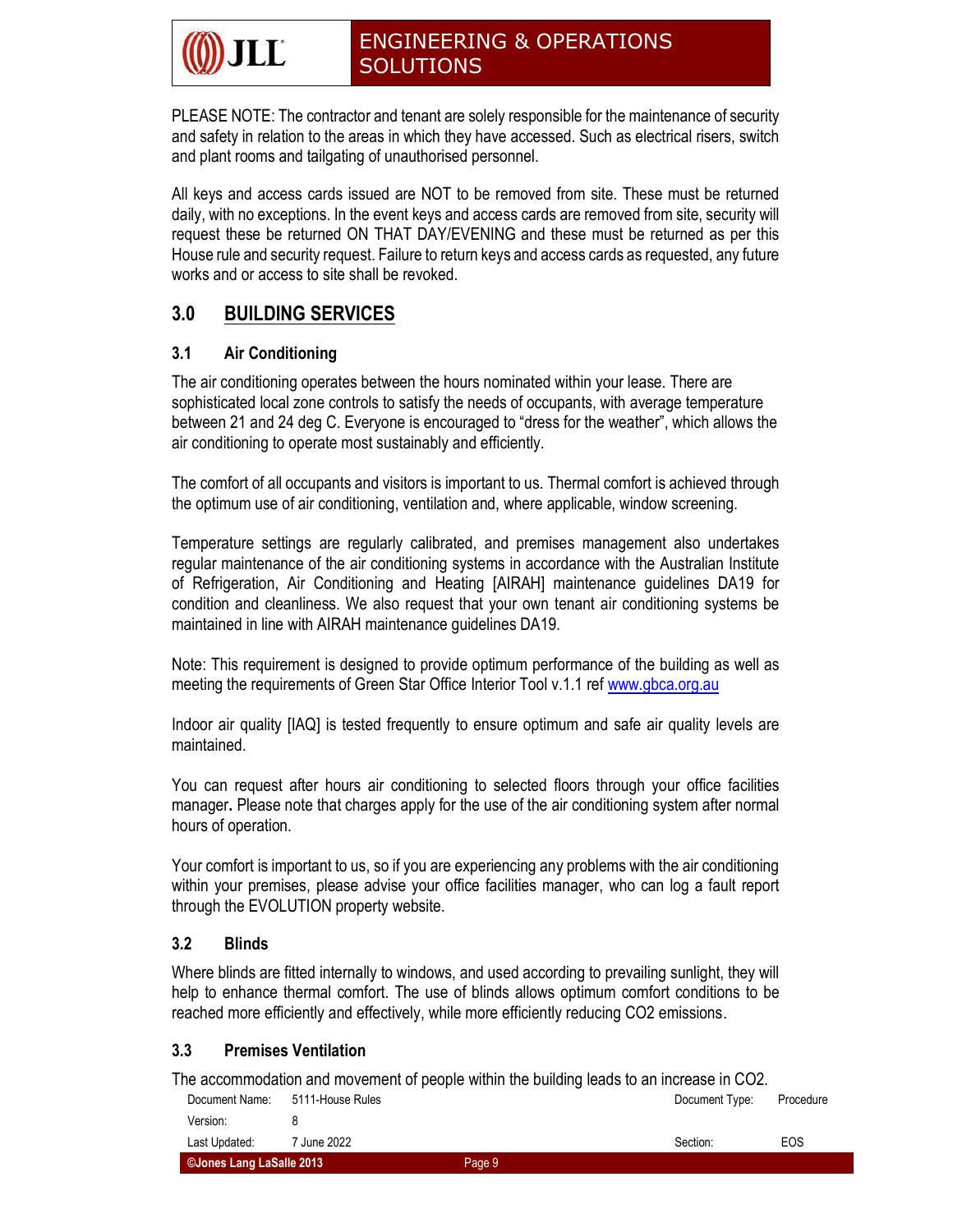Building ventilation is designed to ensure appropriate air quality in areas with average occupancy rates. Your office facilities manager should ensure that increased ventilation is provided in areas of higher occupant density.

#### 3.4 Lighting

Base building lighting has been designed to provide uniform and above code illumination within your premises including:

- Flicker-free lighting through electronic drivers that feature 12-bit or greater resolution for all LED lighting.
- Color Rendering Index [CRI] of 80; and.
- Glare eliminated through translucent diffusers.

Control of lighting within the premises is at the discretion of the tenant. Lighting faults can be repaired quickly by logging a fault report through the EVOLUTION property website. Please note that there are charges for this service.

#### 3.5 Toilets

Reducing water consumption in the building is important to protect the environment and to minimise operating costs, water saving fittings are used throughout the property. We would appreciate reports of any observed faults, any faults to be logged through the EVOLUTION property website.

#### 3.6 Lifts

Goods lift serves Ground to Level 25. The Goods Lift cannot be booked out exclusively. Prior to moving a single item weighing more than 1,000kg, e.g., safes, please obtain written approval from premises building management. Capacity of Goods Lift and other lifts may vary from time to time.

Passenger lifts are NOT permitted for use by contractors whatsoever, there are no exceptions or exemptions.

#### 3.7 Maintenance

Services in the building are maintained regularly and in response to any problems that may arise. Should you experience faults, please inform your office facilities manager, who can have it repaired by logging a service request via the EVOLUTION property website.

If you are not satisfied with the speed or quality of response or are concerned that there is a systemic problem in the building, please contact our Customer Relationship Manager.

| Document Name:           | 5111-House Rules |         | Document Type: | Procedure |
|--------------------------|------------------|---------|----------------|-----------|
| Version:                 |                  |         |                |           |
| Last Updated:            | 7 June 2022      |         | Section:       | EOS       |
| ©Jones Lang LaSalle 2013 |                  | Page 10 |                |           |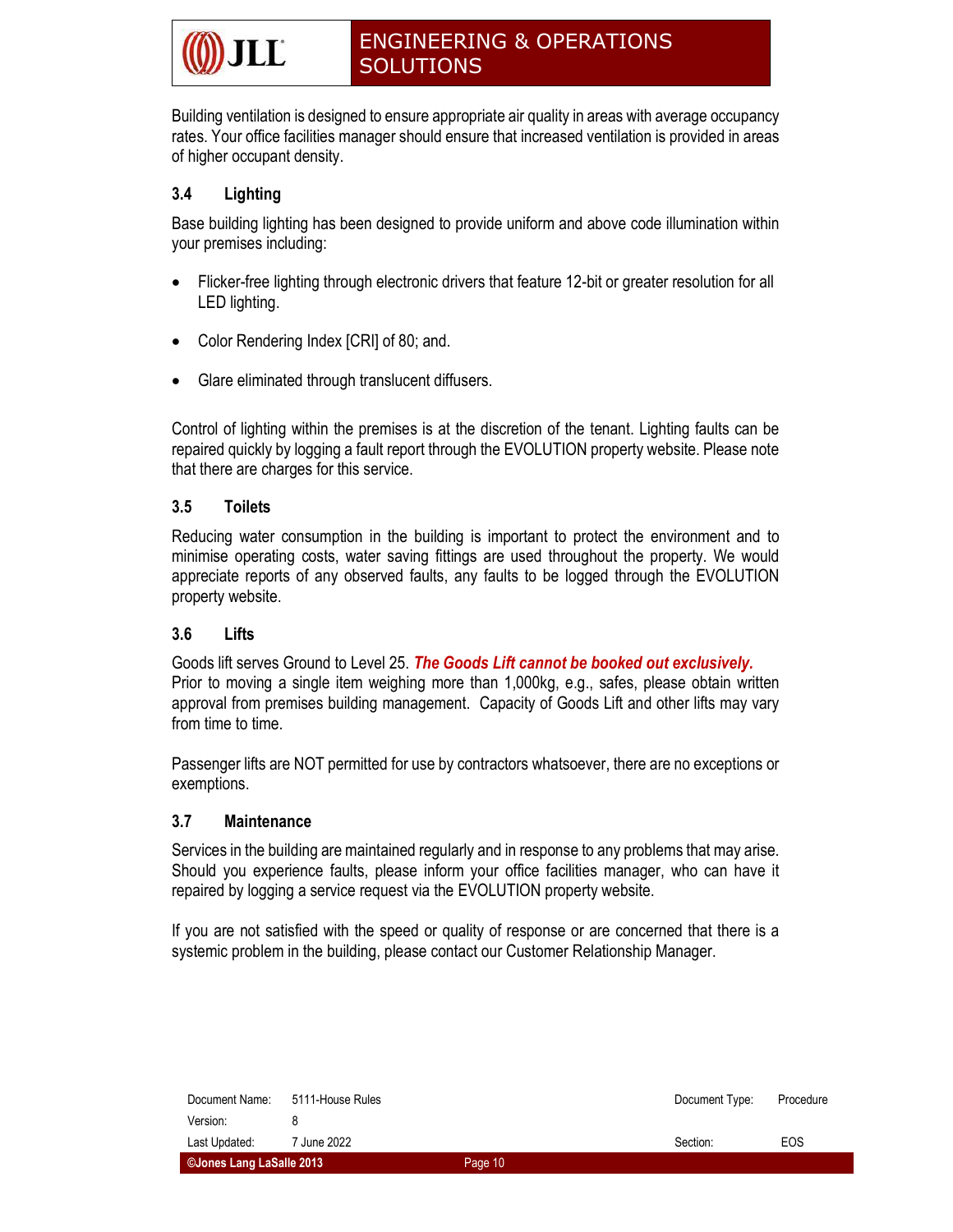### 4.0 MAIL DELIVERIES

Twenty8 Freshwater Place has onsite contracted Mailroom staff who provide a service to all tenants in the building. The central mailroom is in the loading dock. Please contact our Customer Relationship Manager for further information regarding this service.

Premises building management, security and concierge will not accept mail or deliveries on behalf of any tenant nor will premises building management, security and concierge hold goods for collection by couriers or others.

### 5.0 STAFF AND CONTRACTOR CAR PARKING

Tenant, visitor, and public parking is available at Twenty8 Freshwater Place. The car park is accessed via Waterfall Lane which is off Southbank Boulevard between the Commercial Tower and the BMW premises. The tenant car parking entry also features a speed ramp secure entry and exit that feeds to Power Street. The building is accessed via the car park lifts to the ground floor foyer.

The allocation of contractor parking may be changed from time to time, or even suspended altogether in certain circumstances for the benefit of our tenants. Premises building management seeks your co-operation with the enforcement of any staff parking directions.

Any tenant making use of the car park must adhere to the following conditions of use:

#### 5.1 No nuisance, obstruction or dangerous substances

Reasonable endeavours to ensure that each user does not:

- Create a nuisance or disturb the licensor or any other user, lessee or occupant of the car park, the building, or the land.
- Run the engine of a vehicle for longer than is necessary to park the vehicle or when gaining access to or egress from the car park.
- Sound the horn of a vehicle unnecessarily;
- Deposit any rubbish, wrapping or garbage in the car park.
- Obstruct access to the entrances and exits of the car park; or
- Bring into or leave in the car park, or in a vehicle in the car park, any offensive, hazardous, or dangerous substances or matter, other than fuel in the storage tank of a vehicle.

| Document Name:                  | 5111-House Rules |         | Document Type: | Procedure |
|---------------------------------|------------------|---------|----------------|-----------|
| Version:                        |                  |         |                |           |
| Last Updated:                   | 7 June 2022      |         | Section:       | EOS       |
| <b>CJones Lang LaSalle 2013</b> |                  | Page 11 |                |           |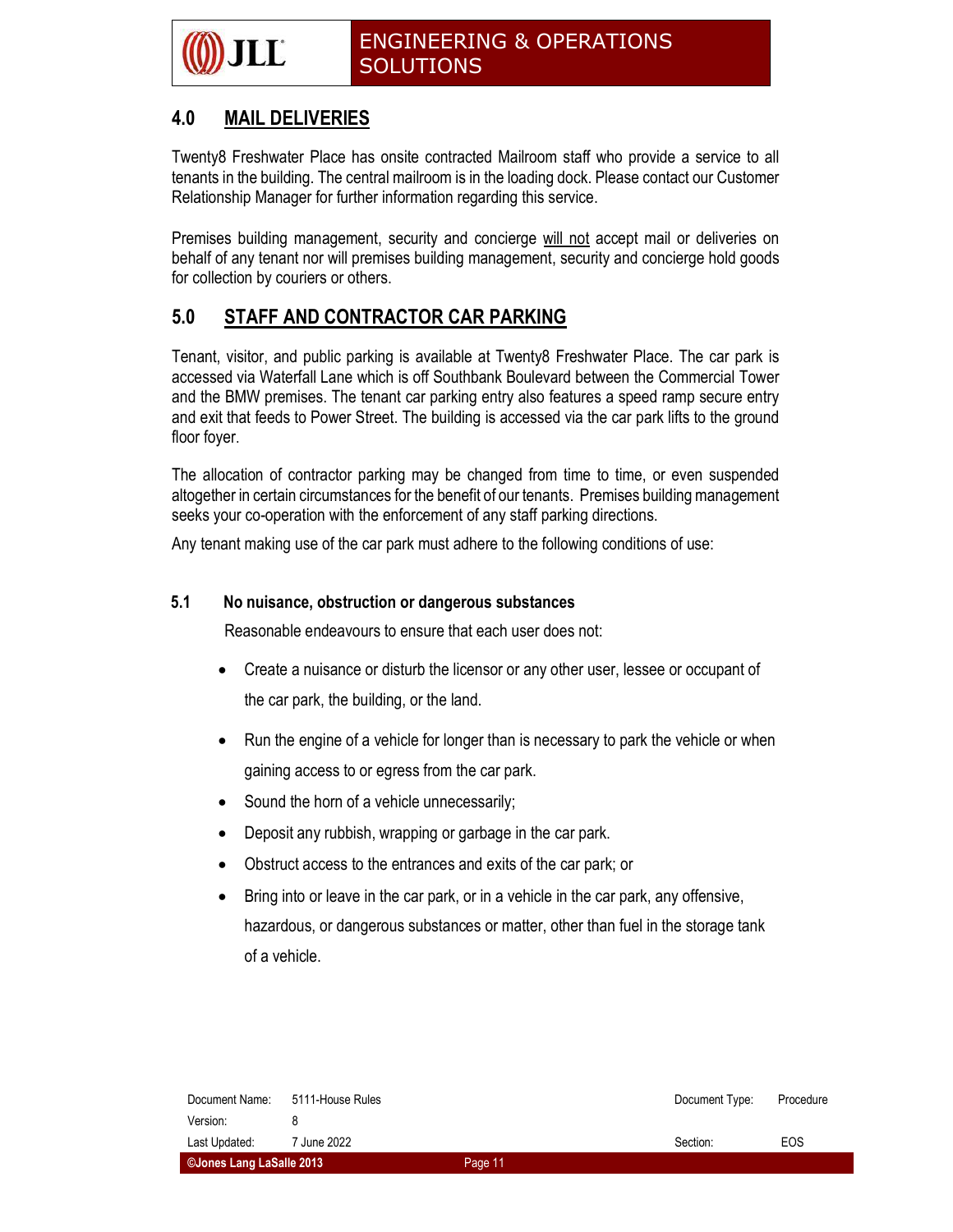#### 5.2 No unsound vehicles

- The licensee must use reasonable endeavors to ensure that each use does not bring into the car park a vehicle unless it is in sound mechanical condition, does not drip oil or other fluids that may cause a hazard and is appropriately registered.
- The licensee must use reasonable endeavors to ensure that each user promptly cleans up and removes any oil or other fluid emitted from any of their vehicles in the car park.

#### 5.3 No repairs or vehicle cleaning

Must use reasonable endeavors to ensure that each User does not:

- Carry out carry out repairs or maintenance to a vehicle in the car park [except on a breakdown], or
- Clean or wash a vehicle in the car park except where the cleaning or washing takes place in any service bay provided by the building management team for that purpose.

#### 5.4 All speed signs and directional signage must be obeyed at all times.

All vehicles parked at the premises are at their own risk. The premises accept no responsibility for damage to the vehicle, its contents or the safeguarding of any vehicle whilst parked at the Premises.

#### 6.0 REPAIRS AND MAINTENANCE

The maintenance and certification of the common areas throughout the premises, including air conditioning and lighting, is the responsibility of premises building management.

The tenant is responsible for all maintenance and certification associated with their tenancy fit out. This includes but is not limited to lighting, tenancy signage, fire appliances, exit and emergency lighting and signage, and paths of egress.

If a maintenance issue of an emergency nature does occur, please contact premises building management for assistance or advice.

PLEASE NOTE: Tenants are required by the Fire Codes and the Australian Standards to carry out regular maintenance and provide annual certification of all Essential Services that form part of their tenancy fit out. A copy of the annual certification must be forwarded to Building Management.

| Document Name:           | 5111-House Rules |         | Document Type: | Procedure |
|--------------------------|------------------|---------|----------------|-----------|
| Version:                 |                  |         |                |           |
| Last Updated:            | 7 June 2022      |         | Section:       | EOS       |
| ©Jones Lang LaSalle 2013 |                  | Page 12 |                |           |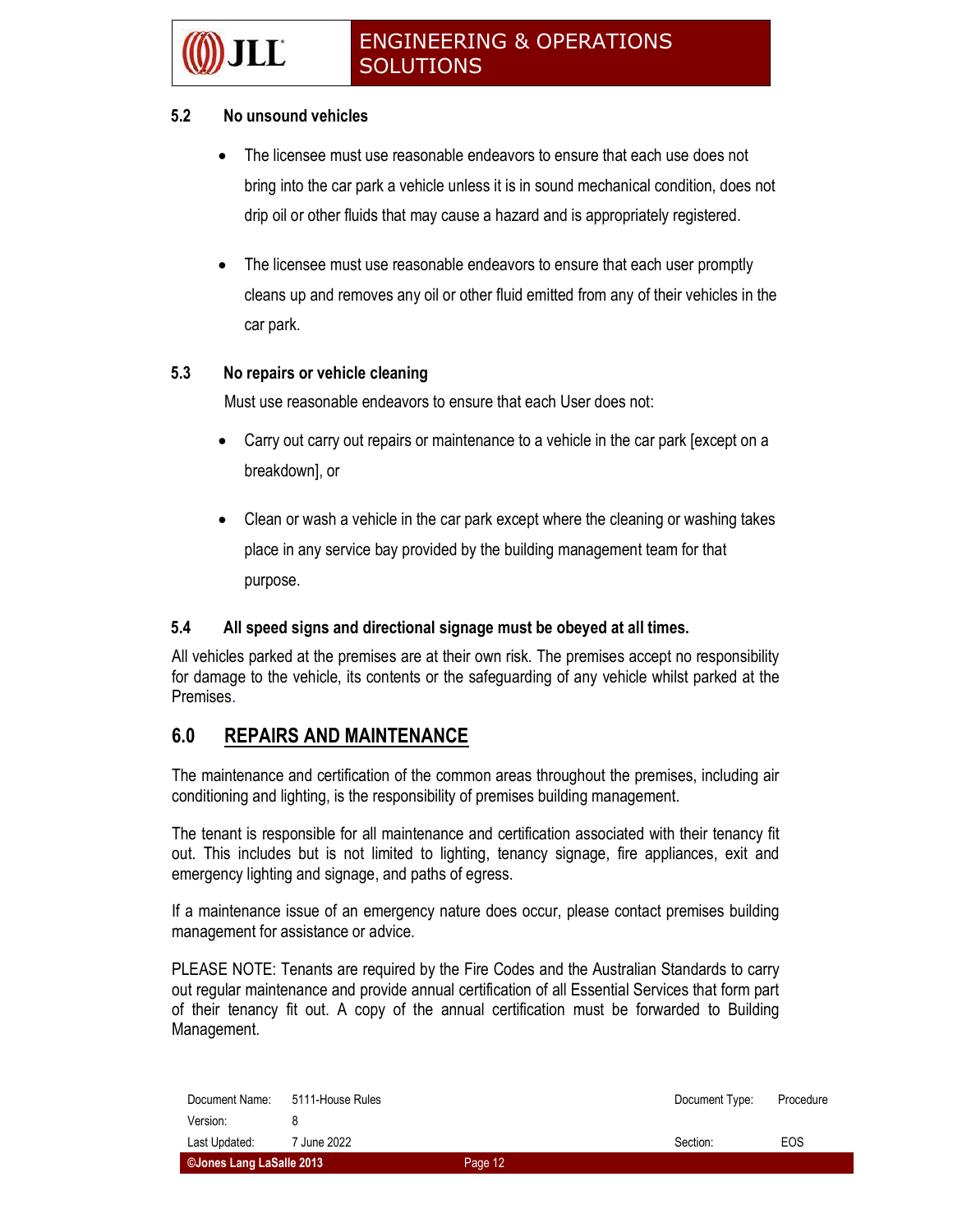

### 7.0 FIRE SAFETY / ALARMS

#### 7.1 General Fire and Warden Training

The following procedures for fire safety are very important and must be complied with.

The tenant and contractor must obey all laws concerning fire requirements, including any insurance, sprinkler or fire regulations. The tenant and contractor must make sure that it is fully aware of all safety and emergency procedures.

The tenant must observe, participate in and obey all fire and emergency drills. Premises building management co-ordinate Warden Training on behalf of all tenants. This training is designed to comply with current WH&S requirements and is provided by a trained fire safety consultant. For details on training dates and requirements, please contact our Customer Relationship Manager. Building Management will endeavour to provide at least 5 days' notice of these drills and training.

Fire detectors and alarm circuits throughout the premises are always activated. The de-activation of these systems will only be permitted whilst tests are in progress, repairs or additions are being carried out or whilst conditions that may cause false alarms are evident. For example, smoke detectors should be isolated whilst cutting, sawing, mist spraying. Isolation of any safety system must be organised through the Building Management office utilising the appropriate access and isolation permit forms with a minimum one full business days' notice.

Under no circumstances will any fire safety systems be left isolated overnight without the express consent of premises building management.

#### 7.2 Hot Work Permit and Naked Flame – Smoke Generation

Prior to welding, grinding, or cutting operations, which use or generate heat, flame, or sparks, a "Hot Work Permit" must be obtained from premises building management for approval.

Contractors and tenants must comply with the "Hot Work Permit" form which requires the use of authority approved non-flammable shields and all necessary equipment in case of fire, including, fire extinguishers securely attached to each electric, Oxy-acetylene or Oxy-LPG welding plant brought into the Premises and the provision of an adequate supply of water.

NOTE: The Premises installed Fire Extinguishers must not be used for the above purpose.

A fire watch must be maintained for 60 minutes after the hot work activities have ceased.

Premises building management prohibit the use of all oil burner type machines, be they electric, battery operated, or candle fuelled in the office workspace and the use of naked flames, candles, sparklers for events such as birthdays and celebrations as these pose an immediate smoke and fire hazard. A hot works permit will not be authorised for these. General Fire alarms are costly and in the event an alarm is triggered, these costs will be on-charged directly to the tenant.

A "Hot Work Permit" will not be issued when fire sprinklers are isolated or impaired unless the works are being undertaken on the fire sprinkler system. Only building management may authorise the isolation of fire safety systems. Under no circumstances are fire safety systems to be isolated until this authority is received.

| ©Jones Lang LaSalle 2013 |                        | Page 13 |                |           |
|--------------------------|------------------------|---------|----------------|-----------|
| Last Updated:            | <sup>7</sup> June 2022 |         | Section:       | EOS       |
| Version:                 |                        |         |                |           |
| Document Name:           | 5111-House Rules       |         | Document Type: | Procedure |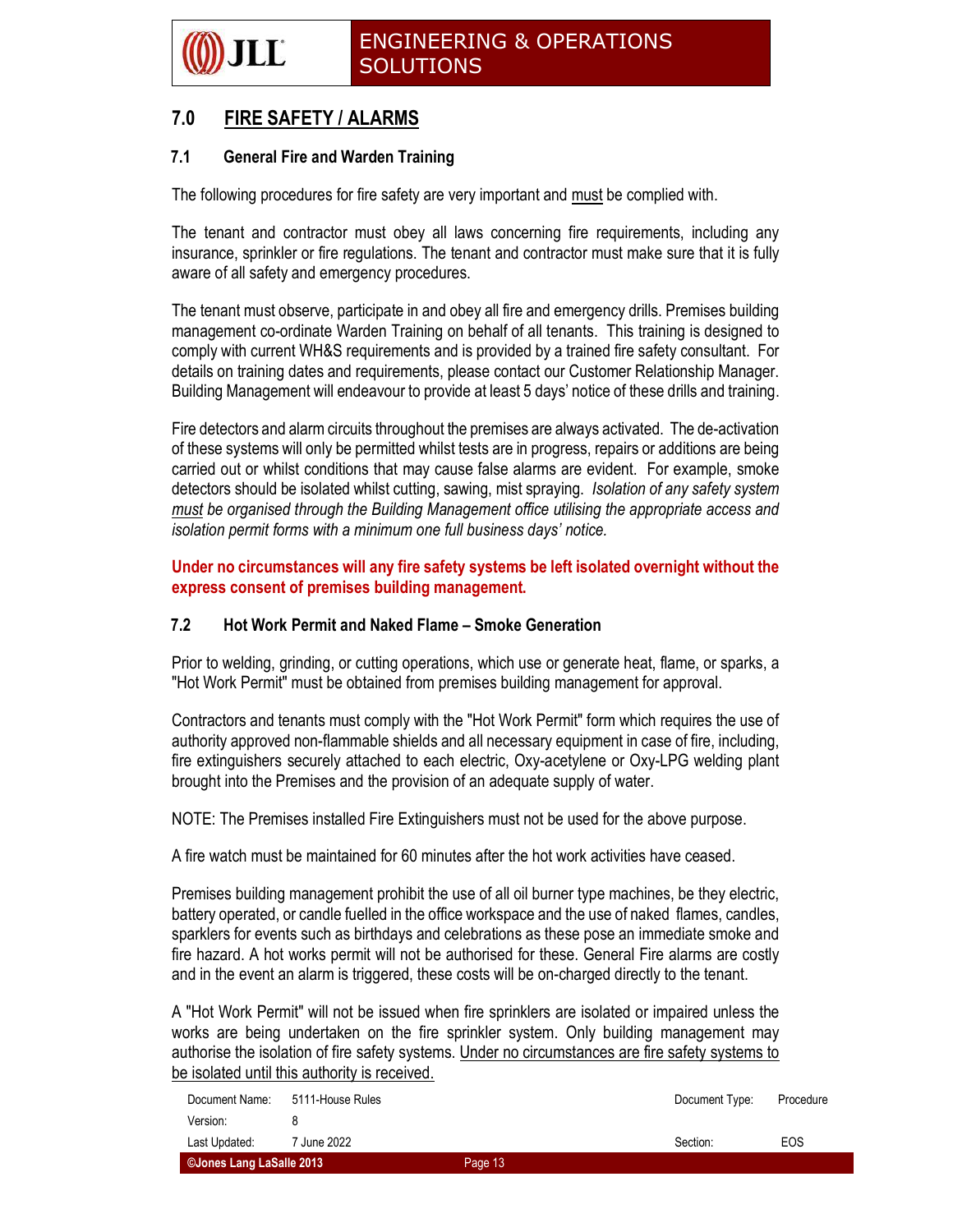#### 7.3 Fire or Smoke detected in the area.

- Calmly alert people in the area [DO NOT SHOUT "FIRE"- this may cause panic] and notify your Floor Warden.
- The Floor Warden [Tenant] shall then inform the Chief Fire Warden [Security manager] on (03) 8606 4705.
- If safe to do so and you have been trained in the use of portable firefighting extinguishers, attempt to extinguish fire.
- If the fire cannot be extinguished, wardens may attempt to isolate the fire by closing doors.
- Proceed to the nearest Fire Exit and take any visitors with you.
- Follow instructions given by your floor warden[s] for the safety of everyone.
- Contractors are to follow warden instructions.

#### 7.4 Evacuation

- Follow instructions given by the Floor Wardens and Wardens who will be identified by Yellow [Floor Warden] and Red [Warden] caps.
- When the **Alert/Voice** signal  $f^{\prime\prime}$ Prepare to evacuate" is sounded, be aware that an evacuation of the Premises may be imminent.
- Mobility impaired persons are to be assisted to the Goods Lift in care of the Warden.
- When the Evacuation signal *["Evacuate Now"]* is sounded, or when told to do so, proceed down the fire stairs and proceed to your Assembly Area.
- Remember in an evacuation or emergency, use the Fire exits. Do not use the lift.
- Evacuation plans showing assembly points are located within the common area of your premises.

#### 7.5 Emergency Numbers:

- Fire Brigade/Ambulance/Police: 000
- Twenty8 Freshwater Security Control Room: [03] 8606 4705
- Freshwater Place Commercial Premises Management Office: [03] 8606 4700

| Document Name:           | 5111-House Rules |         | Document Type: | Procedure |
|--------------------------|------------------|---------|----------------|-----------|
| Version:                 |                  |         |                |           |
| Last Updated:            | 7 June 2022      |         | Section:       | EOS       |
| ©Jones Lang LaSalle 2013 |                  | Page 14 |                |           |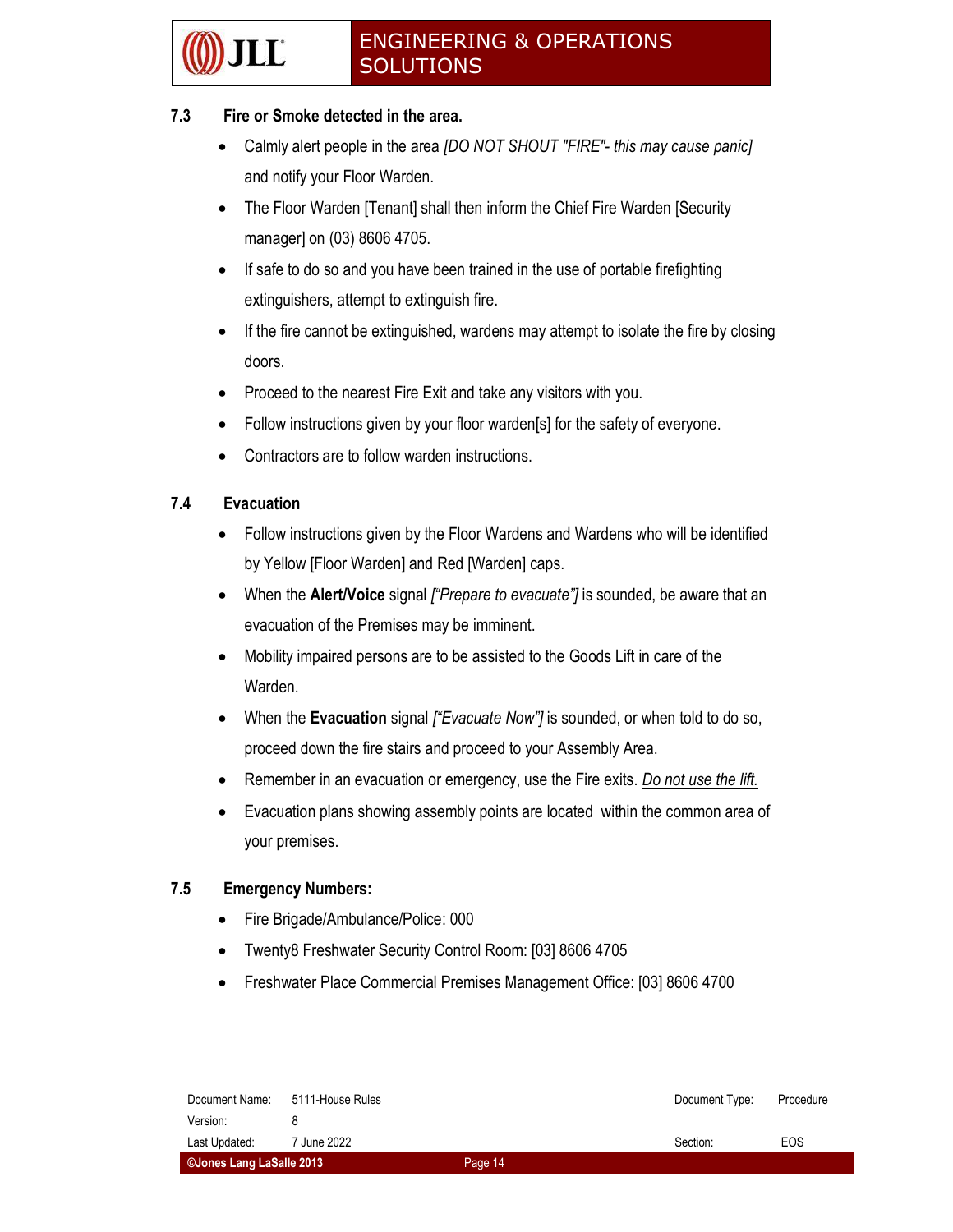

#### 7.6 Use of Fire Stairs:

 Access to or through fire stairs must remain clear at all times. Fire stairs cannot be used as storage.

#### 7.7 Bomb Threats and Suspicious Packages:

If you become aware of a suspicious package or bomb threat within your premises or in the building, you should immediately contact Security on 8606 4705 so that a site coordinated response can be undertaken.

The property has a detailed Emergency Procedures Manual. A copy of which can be obtained from your office facilities manager or from our Customer Relationship Manager.

#### 8.0 NOISE & VIBRATION – QUIET ENJOYMENT

Contractors **must not** conduct any noisy work during trading hours.

All noisy works and works that generate vibrations [power saws, grinders, hammer drills, etc.] are to be completed by 7.00am and are not to re-commence before the end of business/trade at 7.00pm.

Premises building management reserves the right to stop work(s) in cases of excessive noise or where they believe the safety or "quiet enjoyment" of the public, tenants or staff are compromised.

Drilling and other disruptive noise-generating activities that affect the tenants and our visitors/customers cannot be carried out between the following hours:

| Monday to Friday | 07:00am to 6:00 pm                          |
|------------------|---------------------------------------------|
| Saturday:        | Contact Premises Management for<br>approval |
| Sunday:          | Contact Premises Management for<br>approval |
| Public Holidays: | Contact Premises Management for<br>approval |

All hours of work must be agreed to with premises building management prior to commencement of works.

| ©Jones Lang LaSalle 2013 |                  | Page 15 |                |           |
|--------------------------|------------------|---------|----------------|-----------|
| Last Updated:            | 7 June 2022      |         | Section:       | EOS       |
| Version:                 |                  |         |                |           |
| Document Name:           | 5111-House Rules |         | Document Type: | Procedure |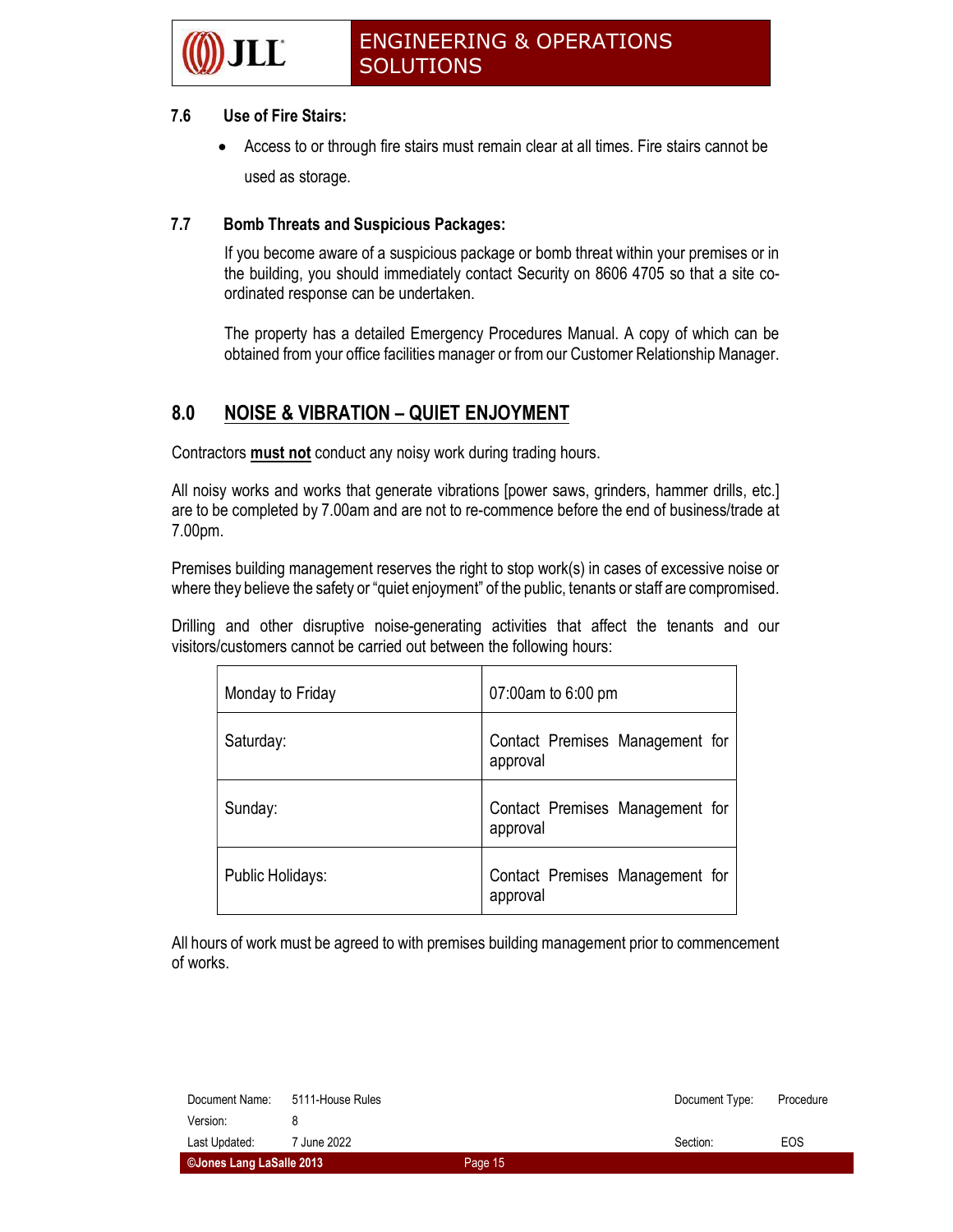

### 9.0 SECURE ACCESS

#### 9.1 Access Cards

The building has a proximity card access control system installed on all lifts, goods lift and nominated doorways. This system generally allows free access during normal hours and operates after hours in control mode, which can be configured to specific requirements.

Changes/reprogramming of cards is chargeable to tenants as follows:

- Lost/Damaged/Non-Returned Cards \$30 plus GST per card
- New Card Reprogramming Administration \$30 plus GST per card
- Existing Reprogramming Administration \$10 plus GST per change

• Plastic Card Sleeve \$1.50 plus GST per card

Cards will be issued upon the written request of a tenant confirming the name of each cardholder.

Each tenant and contractor must use an individual access card to access any restricted base building or tenancy areas to enabled accurate security information. This is important for any contract tracing or security breach.

#### 9.2 Concierge

A Concierge Service is located at the main reception desk Monday to Friday 07:00am to 7:00pm. This service provides general advice about the property, its services, its surrounding area and visitor management.

#### 9.3 After Hours Access

After-hours access is provided through the after-hours access door. Access from the car park is via car park lifts from Levels 1 to 4 inclusive. After-hours access for visitors should be arranged by written request from tenants. To assist you with large groups of visitors or when additional security staff may be required, please provide 48 hours' notice. ADHOC security is charged directly to the tenant requesting additional services.

Each individual access card holder is solely responsible for their own access and egress and we strongly urge everyone to be mindful of "Tailgating" within the lifts and your tenancy floor when you swipe into your office and or entrance to the building.

#### 9.4 Cycling & Change Rooms

There are cyclists' parking facilities at Twenty8 Freshwater Place and they are located on the Basement Level. Shower facilities and change rooms are also provided on this level End of Trip. For access please contact our Customer Relationship Manager. Entrance is via the car park entry/car park lifts.

#### 9.5 Deliveries

#### Loading Dock

Several conditions apply to deliveries via the loading dock:

| ©Jones Lang LaSalle 2013 |                  | Page 16 |                |           |
|--------------------------|------------------|---------|----------------|-----------|
| Last Updated:            | 7 June 2022      |         | Section:       | EOS       |
| Version:                 |                  |         |                |           |
| Document Name:           | 5111-House Rules |         | Document Type: | Procedure |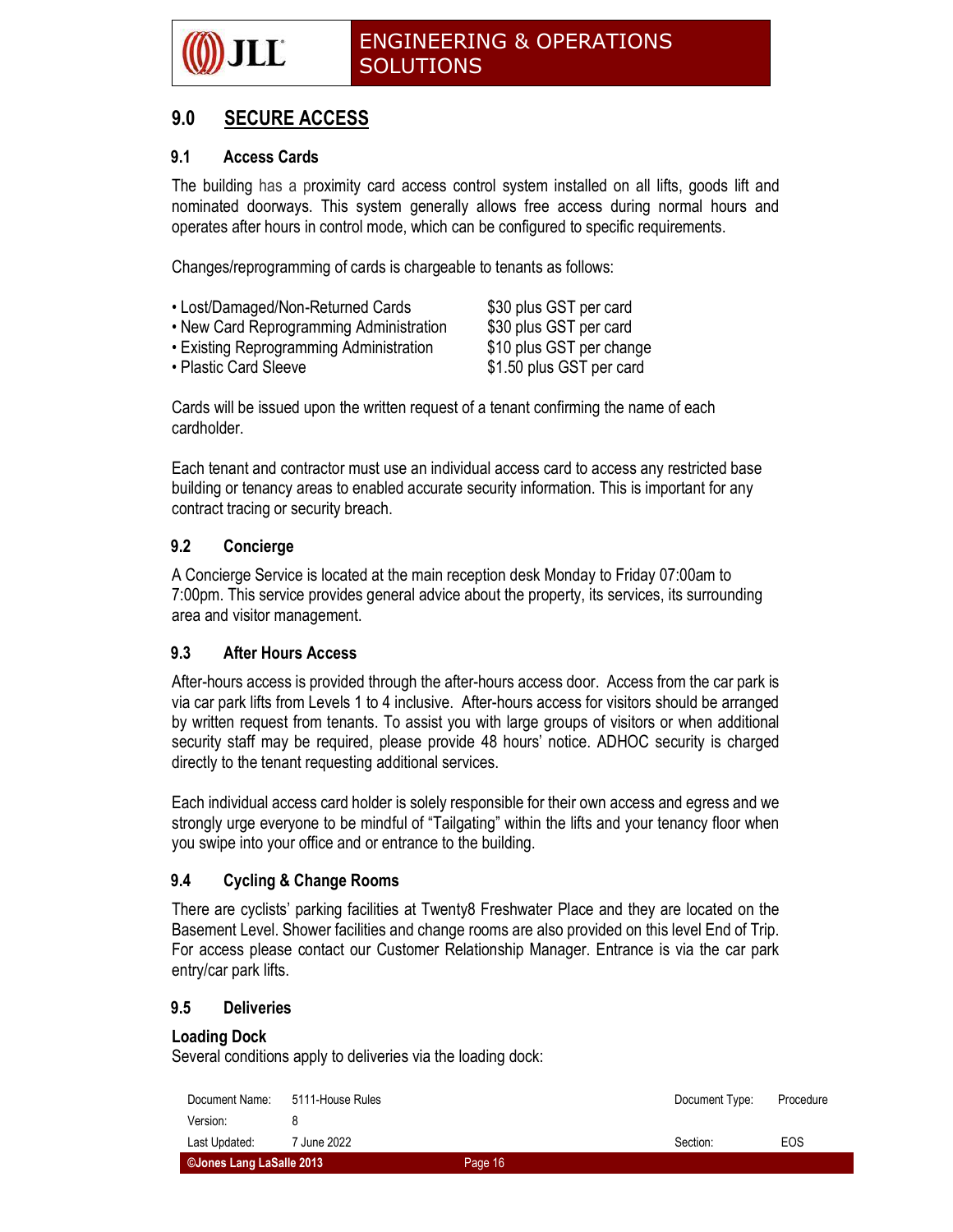- The loading dock is controlled by the Dock Master from 07:00am to 4:00pm Monday to Friday. Access to the loading dock outside the hours nominated above may be requested by giving 48 hours' notice, in writing, to premises building management.
- Delivery trolleys are not permitted in passenger lifts or beyond the center core of the building. Trolleys must not be used in the lobby and front of house under no circumstances.
- All deliveries should be made via the loading dock and goods lift. Entry to the loading dock is via Waterfall Lane. Entry and exit height are restricted to 3.7 metres.
- No deliveries are to be made through the ground floor lobby areas.
- Upon entry to the loading dock, all vehicles must park as directed by the dock master.
- If the loading dock area is full, drivers will be requested to find alternative parking away from site and return later. Parking within Waterfall lane directly in front of the loading dock is NOT permitted and is a parking offence. Melbourne City Council can and will issue parking infringements.
- The maximum loading/unloading parking time is 20 minutes. Large deliveries or collection of good must be scheduled in advance and the time and procedure approved by premises building management at 48 hours in advance.

### 10.0 TRANSPORT

II I °

This building supports sustainable transport options for all regular occupants and visitors. We do this through providing best practice end of trip facilities, ample public transport connections and readily available information to ensure the first and most logical option for your travel to and from the site is a low carbon choice. To ensure the success of the program, monitoring and improvements occur in 3 year cycles through the transport survey.

#### 10.1 End of Trip Facilities

The End of Trip facilities include the following operational Initiatives:

- Towel drying equipment;
- Hair dryers and hair straightening irons;
- Irons and Ironing Boards
- Mobile phone charging
- Bike repair station
- Vending machine for essentials, bike parts and drinks.
- Implementing provision of free towel access for occupants in cycle room; and
- Conducting surveys on habits of occupants.

| Document Name:           | 5111-House Rules |         | Document Type: | Procedure |
|--------------------------|------------------|---------|----------------|-----------|
| Version:                 |                  |         |                |           |
| Last Updated:            | 7 June 2022      |         | Section:       | EOS       |
| ©Jones Lang LaSalle 2013 |                  | Page 17 |                |           |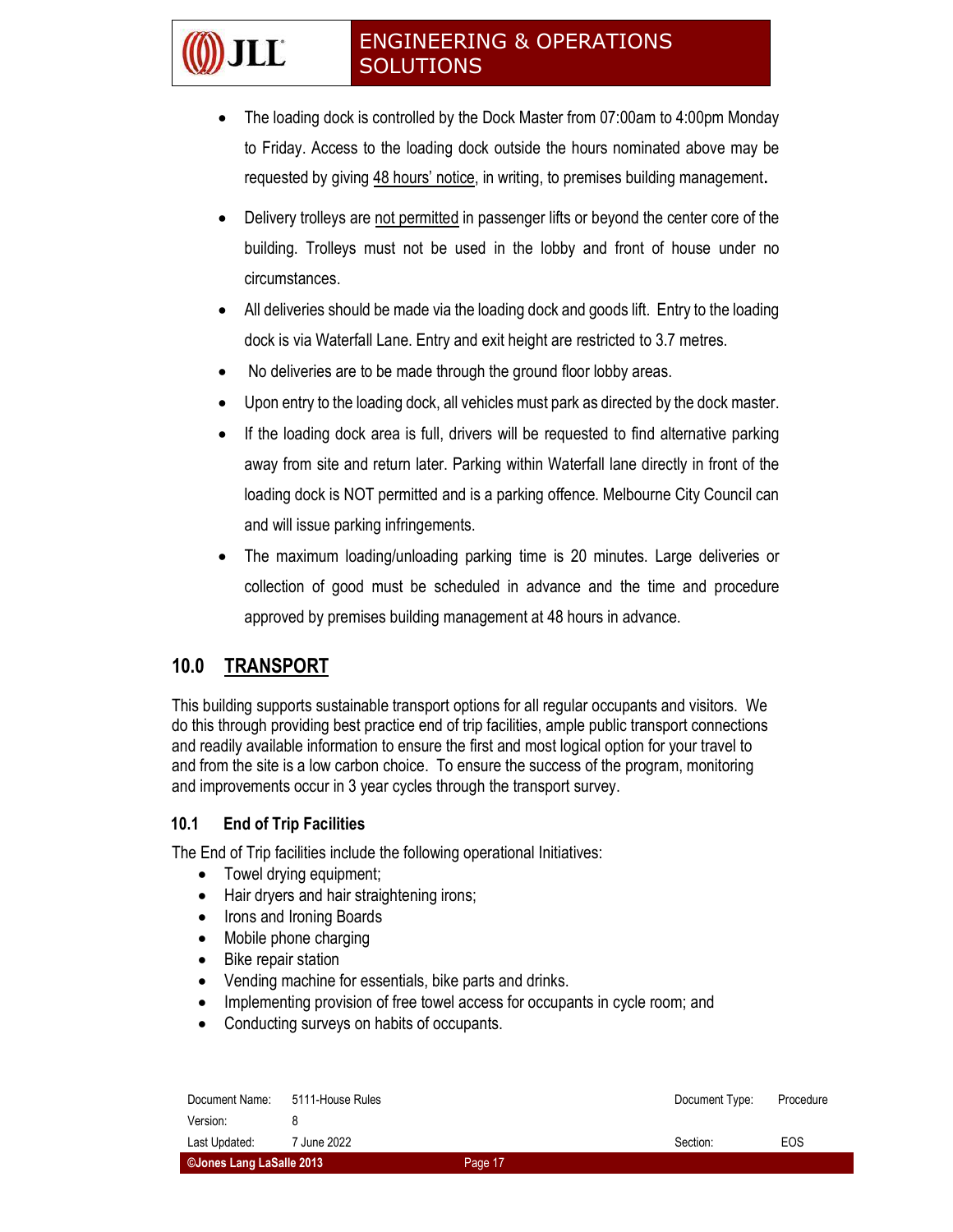#### 10.2 Alternate Transportation

2 Southbank provides transport/location information on its website for all tenants and visitors. It highlights nearby train stations, bus stops, tram stops, car parks, and amenities. Concierge also provide a service to visitors by directing them to the closest public transport options, car share and available bike racks in the vicinity.

#### 10.3 Transport Survey

A transport survey will be conducted every three years in order to determine travelling habits for regular occupants and visitors within the building. For regular occupants, an electronic survey will be issued to each tenant representative to distribute and for visitors, ground floor concierge will distribute the survey via hard copy. Once complete, the survey data will be aggregated and a review of the Sustainable Transport Program will occur through an internal Building Management meeting followed by inclusion in the agenda for the following Quarterly Tenant meeting. Opportunities for improvement based on data and qualitative feedback from Tenant Representatives will provide direction for improvements to the program. The aim of this program is to maintain current levels of sustainable transport performance [currently 11.8% improvement over baseline] and improve over time through encouraging less single car driver commuting. Twenty8 Freshwater Place is striving to achieve a 20% improvement over the ABS baseline by 2019.

### 11.0 ENVIRONMENTAL

Environmental considerations have become increasingly central to the way we approach our business. So to, contractors and tenants should be aware of their environmental responsibilities.

In some cases, environmental considerations have been formalised in legislation, thus requiring careful attention from affected parties, to ensure compliance.

The reduction of energy and water consumption, along with the emission of carbon dioxide [a major greenhouse gas] are important issues which need to be addressed by both ourselves, contractors, and tenants. JLL are continually investigating safer, non-toxic methods of water treatment control along with the proper control of emissions and disposal of wastes, noxious or otherwise.

It is important to remember that these environmental objectives, legal obligations, and priorities apply to all patrons including tenants, customers, contractors, and visitors.

#### 11.1 Building Energy Efficiency Disclosure Act [2010] [Mandatory Disclosure]

The Building Energy Efficiency Disclosure Act came into effect on November 1, 2010 and imposes legal responsibilities on building owners and occupiers. It is important that all parties clearly understand the implications of this Act, and manage their obligations appropriately.

In summary, the Act requires the disclosure of a Building Energy Efficiency Certificate [BEEC] when a disclosure affected building or space is offered for sale, lease or sub-lease. The term 'disclosure affected' is defined in the Act.

A BEEC is comprised of three elements:

| Document Name:           | 5111-House Rules |         | Document Type: | Procedure |
|--------------------------|------------------|---------|----------------|-----------|
| Version:                 |                  |         |                |           |
| Last Updated:            | 7 June 2022      |         | Section:       | EOS       |
| ©Jones Lang LaSalle 2013 |                  | Page 18 |                |           |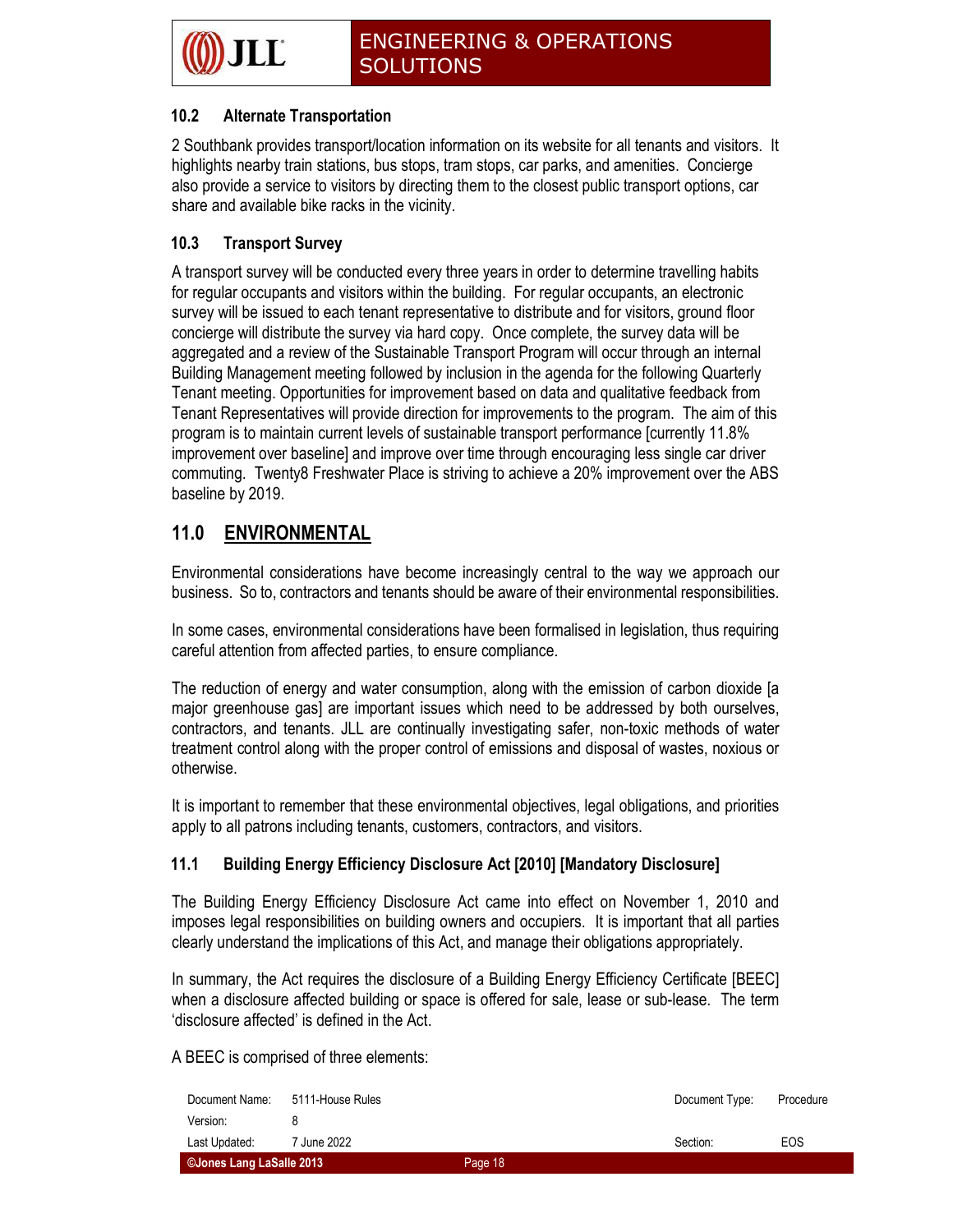- NABERS Energy rating [base building or whole of building]
- Tenancy lighting assessment
- Energy efficiency guidance

LĽ

In the case of a sale or lease, the obligation to disclose information will typically fall to the building owner. However, in some cases, such as where a whole of building rating is required, owners and occupiers must work collaboratively to collect, collate and report all relevant information.

In the case of a sub-lease, the obligation to disclose information will typically fall to the sub-lessor. The sub-lessor will require information from the building owner to complete their disclosure obligations.

Alternative scenarios may arise where obligations fall to different parties. It is important that you discuss your legal obligations with your legal advisers, and where relevant, with Jones Lang LaSalle.

Information typically required to complete a NABERS Energy rating include:

- Original energy records
- Hours of operations
- Floor space surveys
- Records of after-hours air conditioning
- Records for building vacancy
- Details on potential exclusions such as non-commercial space
- Number of computers [for whole of building rating]

For full details on information requirements for NABERS Energy ratings, see: www.nabers.com.au.

For further details on the Building Energy Efficiency Disclosure Act, see www.cbd.gov.au.

The above does not constitute legal advice and we strongly encourage you to seek independent legal advice on your obligations.

#### 11.2 Waste Management

It is the contractor and tenant's responsibility to dispose of the rubbish in an appropriate manner.

Contractors shall during the progress of their works thoroughly clean all work areas daily.

All rubbish must be removed daily from the site as it accumulates. Failure to remove rubbish will result in a fee being charged for this service by premises building management. Those people who continually fail to remove rubbish will be permanently banned from the Premises.

| ©Jones Lang LaSalle 2013 |                  | Page 19 |                |           |
|--------------------------|------------------|---------|----------------|-----------|
| Last Updated:            | 7 June 2022      |         | Section:       | EOS       |
| Version:                 |                  |         |                |           |
| Document Name:           | 5111-House Rules |         | Document Type: | Procedure |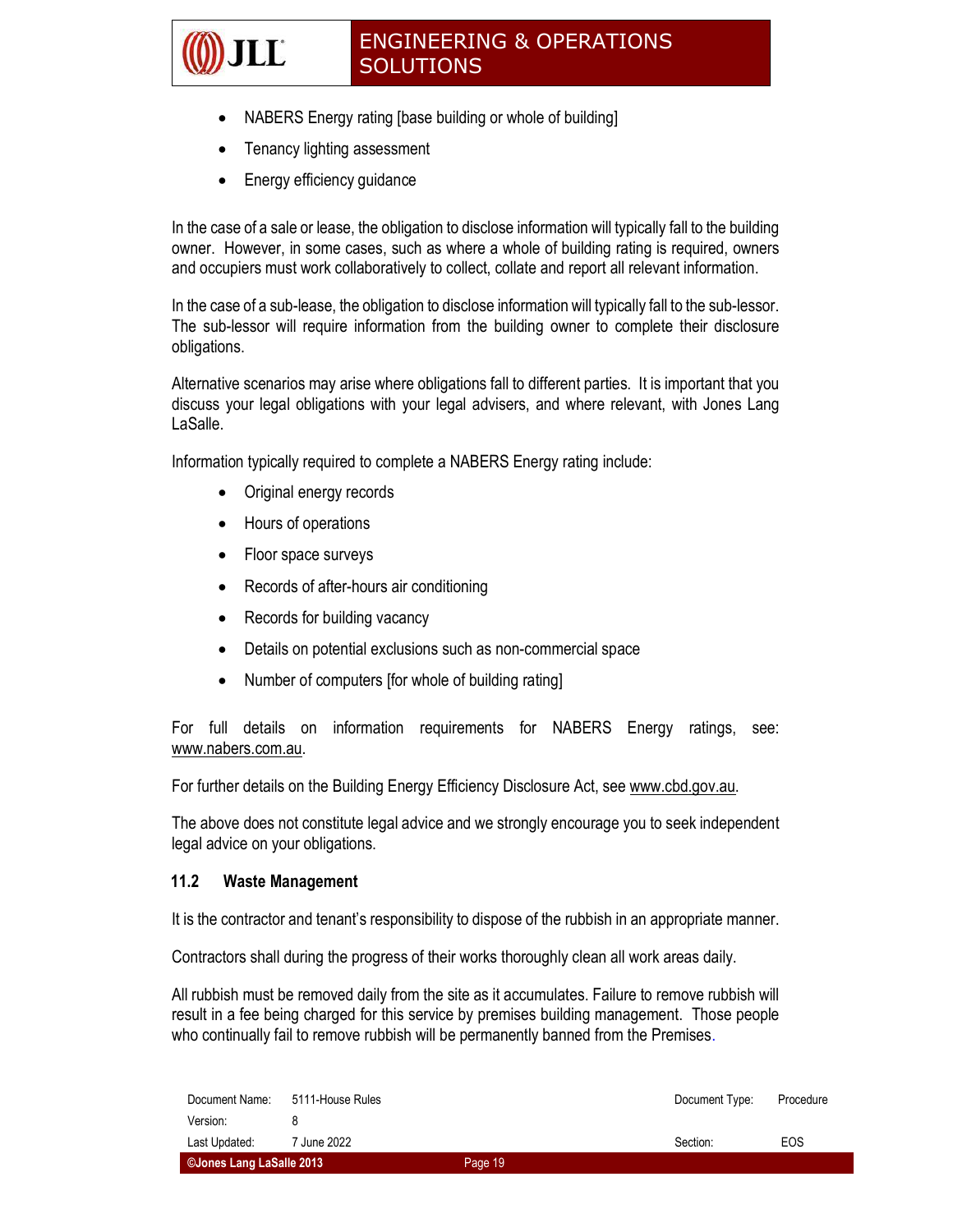Protection of the environment must be considered at all times. All contractors must comply with the Waste Management legislation as it applies to each state or jurisdiction Slurries, paints, etc must not be allowed to enter the drainage system. Therefore, washing paint and grease from hands is not permitted in the Premise's bathroom facilities.

Any hazardous materials [e.g., asbestos, chemicals etc.], must be disposed of in accordance with legislative requirements.

NOTE: Building and fit out rubbish, waste and material must not be deposited in the general rubbish bins. The contractor must remove all such rubbish from the site. By following these guidelines, waste removal costs will be minimised, and we will all benefit from cost savings.

#### 11.3 Hazardous Chemicals

- All hazardous chemicals or substances brought for use at the premises must have a current Material Safety Data Sheet [SDS] and must be notified to premises management prior to its use on site. [This is in addition to obligations to maintain a hazardous substance register as required by the legislation].
- Prior to hazardous substances being brought on site, information as to the method of application, protection and prevention of danger to persons, property and the environment must be provided to the premise's management. Failure to comply with this requirement will mean exclusion of the product from site.
- No hazardous chemicals are to be put into any drainage system.
- Use of adhesives and any products with acid or offensive odours is prohibited during normal trading hours.
- Where required the contractor must supply powered ventilation to dissipate odours or vapours caused by the work.
- The disposal of chemicals, grease and other toxic substances must be done in an approved manner and under no circumstances are to enter the premise's drainage systems.
- The Trade Waste Authority imposes strict penalties on persons or companies who pollute the environment. For more information, please contact premises building management.
- JLL actively supports the use of safe products and therefore requires that all chemicals and substances used on its properties are as environmentally safe as possible.

| ©Jones Lang LaSalle 2013 |                  | Page 20 |                |           |
|--------------------------|------------------|---------|----------------|-----------|
| Last Updated:            | 7 June 2022      |         | Section:       | EOS       |
| Version:                 |                  |         |                |           |
| Document Name:           | 5111-House Rules |         | Document Type: | Procedure |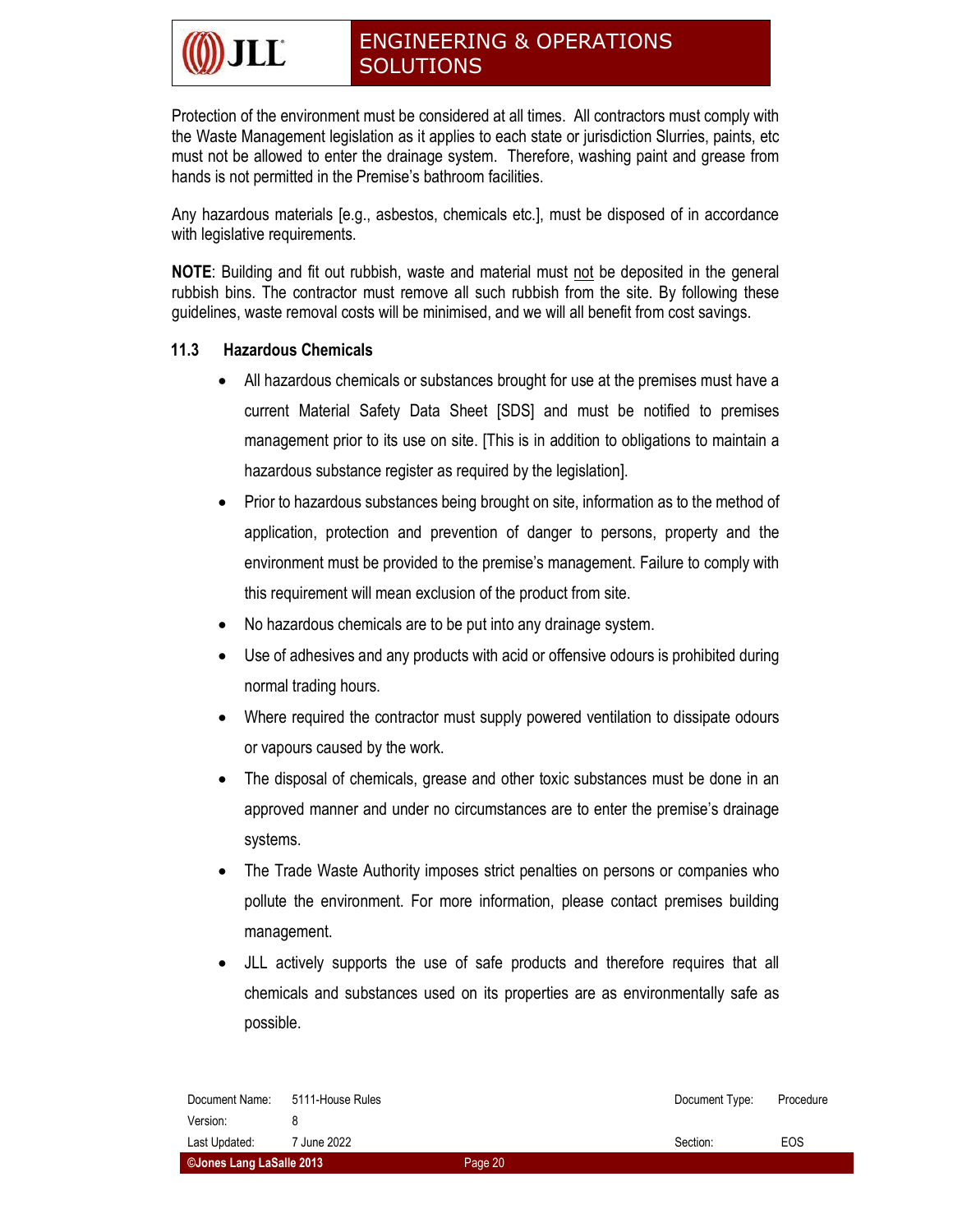#### 11.4 Asbestos / PCB's

A register must be kept of all asbestos on site, made available to all required persons and included in the site-specific induction.

- Asbestos located on the site shall be entered on the Hazardous Materials Register Asbestos and PCB's. The register is to describe the location, amount and condition of the asbestos in each location on site.
- Where asbestos is present on site, signage shall be displayed advising of the presence of asbestos in the immediate vicinity of all encapsulation materials.
- Signage that prohibits work which may damage the encapsulation without permission from Premises Management. Examples include drilling, cutting or grinding.
- Under no circumstances shall workers handle asbestos unless they are licensed and been formally engaged by premises building management.

#### 11.5 Indoor Environment Testing for the Property

To ensure the property remains safe and healthy to occupy, JLL organise for regular indoor air quality and environment testing to be carried out by a third-party provider. These tests occur annually and cover the following parameters:

- Carbon Dioxide [CO2]
- Particulates [PM10]
- Air Temperature & Humidity
- Carbon Monoxide
- Lighting [Lux]
- HVAC hygiene assessment
- Microbiological assessment

You are welcome to bring up any personal experiences with regard to indoor environment in your tenancy and if you have any questions in relation to recent testing please raise these at the quarterly Building Management Committee meetings.

### 12.0 CLEANING

A high standard of cleaning is also a priority, involving all common areas and tenant spaces using cleaning products that have been selected for cleaning effectiveness and low environmental

| ©Jones Lang LaSalle 2013 |                  | Page 21 |                |           |
|--------------------------|------------------|---------|----------------|-----------|
| Last Updated:            | 7 June 2022      |         | Section:       | EOS       |
| Version:                 |                  |         |                |           |
| Document Name:           | 5111-House Rules |         | Document Type: | Procedure |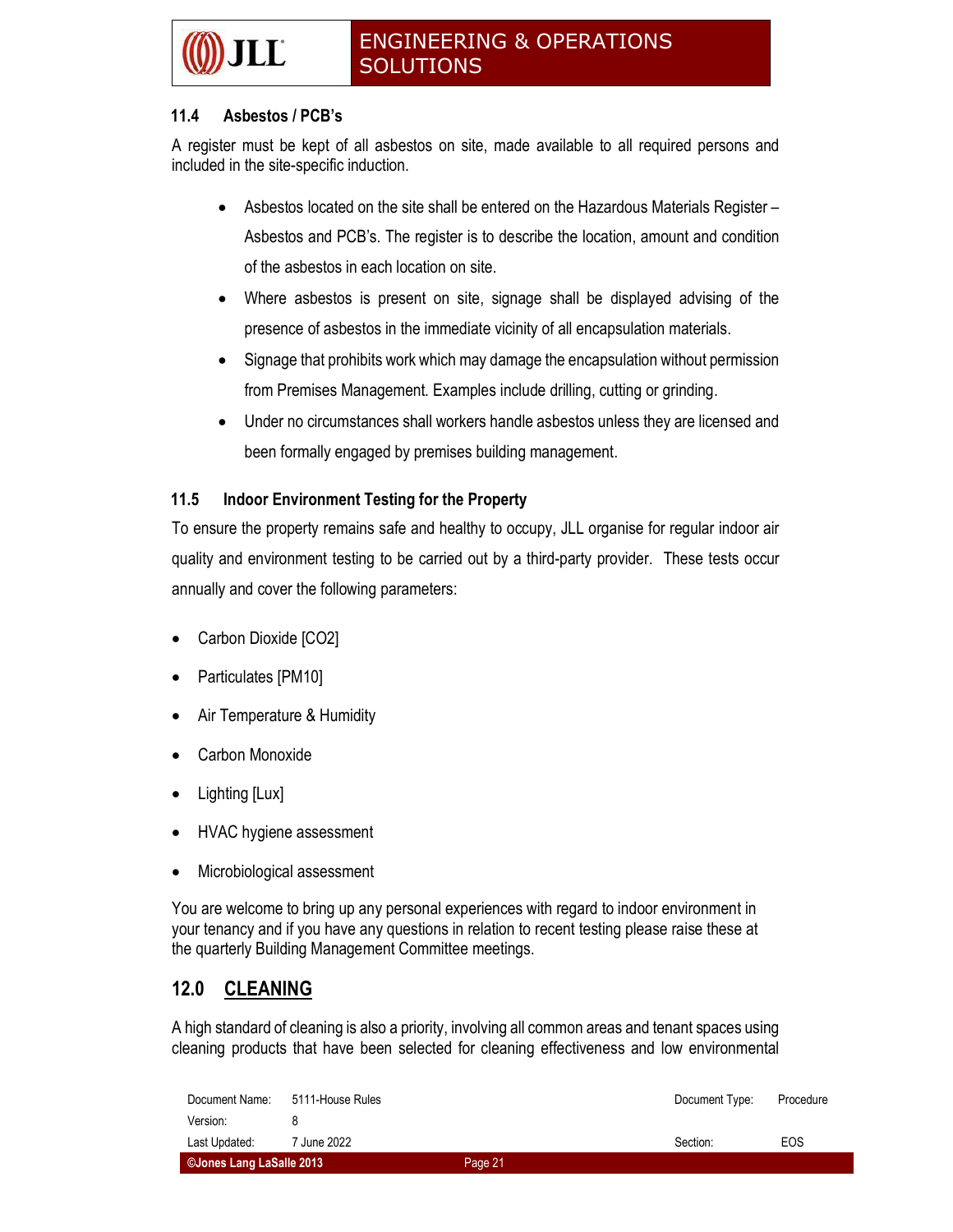impact. Full cleaning is undertaken each workday evening with a refresh of the common area toilets during the workday.

#### 12.1 Offices

Cleaning involves surface cleaning of cleared work areas [please note that paperwork, computer equipment will not be moved to facilitate cleaning of a desk area], vacuuming and spot cleaning of floors, doors and the removal of premises recycling and general waste. A detailed specification of the cleaning service is available from our Customer Relationship Manager.

#### 12.2 Toilets

Toilets are thoroughly cleaned each evening during the working week. Toilets are checked, spot cleaned and refreshed twice during the working day [Monday to Friday]. If at any time the toilets present in an unsatisfactory manner, please advise your office facilities manager who will contact our Customer Relationship Manager.

### 13.0 WASTE MANAGEMENT

#### 13.1 Operational Waste

JLL Building Management, on behalf of the owner, are targeting an 75% diversion from landfill rate for Twenty8 Freshwater Place. To help us achieve our target we need your involvement as tenants. We have set up the waste management facilities to assist you in achieving a 20kg/person/year general rubbish quota. Your feedback on this system will help us improve the structure moving forward and we will continue to update you on the progress at our quarterly tenant meetings.

#### 13.2 Refurbishment / Fit out Waste.

We have adopted the Better Building Partnership Guidelines for Strip Out Waste on behalf of our tenants.

http://www.betterbuildingspartnership.com.au/projects/refurbishment-waste/

This new management system for fit out and refurbishment waste is recognised as the best standard in dealing with the removal of resources effectively. This system includes guidance on the best facility recovery centres and allows you keep data for your own environmental reporting. We ask that you pass this documentation on to your contractors and encourage its use in current and future projects. Our target for refurbishment waste is in line with the Better Building Partnership target of 60% with aspirational 80% from landfill at the end of life of each Fit out. We request a copy of your end of life records to inform improvements to the program in relation to the Twenty8 Freshwater Place site.

#### 13.3 Tenant Waste

We want to minimise waste creation, maximise the recycling of suitable waste and divert waste from landfill. We support the following hierarchy of waste strategies:

| • Avoid<br>• Reduce<br>• Reuse<br>• Recycle |                  |         |                |            |
|---------------------------------------------|------------------|---------|----------------|------------|
| Document Name:                              | 5111-House Rules |         | Document Type: | Procedure  |
| Version:                                    | 8                |         |                |            |
| Last Updated:                               | 7 June 2022      |         | Section:       | <b>EOS</b> |
| ©Jones Lang LaSalle 2013                    |                  | Page 22 |                |            |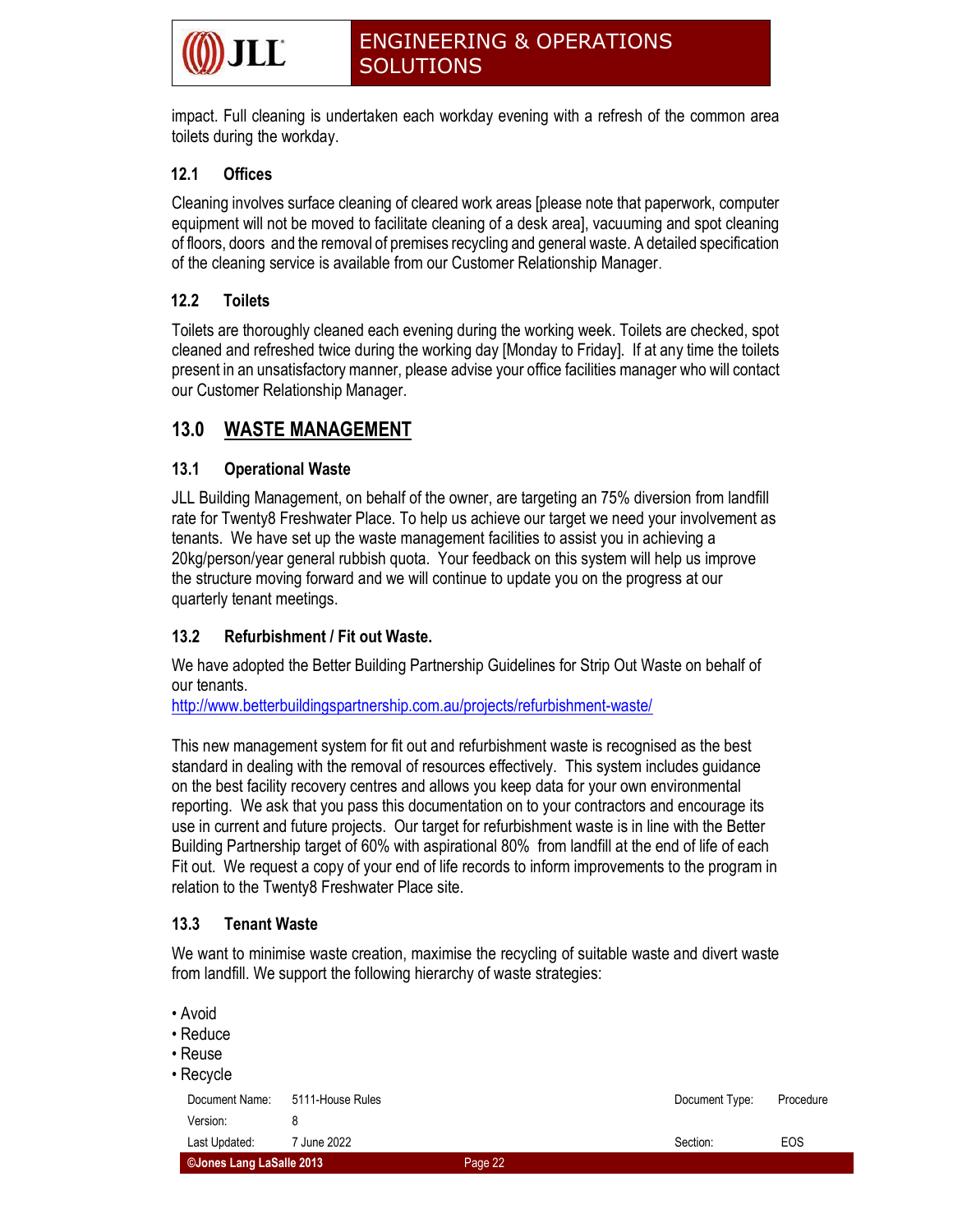We encourage you to avoid waste in the first place, reducing consumption of resources, reusing materials where possible and ensuring that recyclable materials are disposed of according to the recycling systems available in the building.

We have adopted a waste management and recycling system that enhances waste minimisation in commercial buildings.

The waste system for tenants consists of: source separation, collection by cleaners, aggregation in the loading dock, disposal to waste facilities and diversion from landfill where possible.

#### 13.4 Waste Management System

Our waste management and recycling system consists of the following:

 1) Zero bin system. This is the preferred building waste management system and involves having 3 bin types placed in common areas within the tenancy with no general waste bins under desks.

These bins are General Waste/Landfill [red], Paper/Cardboard [blue] & mixed recycling [yellow]. In addition to promoting the most sustainable waste management method it also promotes employee health in that staff are encourage to take regular breaks from their desk to remove waste.

- 2) Supporting bins are also provided in common areas such as kitchens for:
	- Paper and cardboard
	- Landfill
	- Commingle Recyclables
	- **Organics**

Additional waste/recycling removal for items including: fluorescent tubes, e-waste (computers and screens), rechargeable batteries and mobile phones are available upon request. Please note that some of these services do incur additional costs that can be provided if required.

- 3) Bin Liner Color Coding This system enables cleaners to identify waste according to the waste streams and ensures correct disposal:
	- Blue Recycling [Co-mingled]
	- Black Landfill [General waste]
	- White Organics
- 4) Standard color coding for waste streams Signage, posters and where possible bin lids in basement areas have been standardised as follows:

| Document Name:           | 5111-House Rules |         | Document Type: | Procedure |
|--------------------------|------------------|---------|----------------|-----------|
| Version:                 |                  |         |                |           |
| Last Updated:            | 7 June 2022      |         | Section:       | EOS       |
| ©Jones Lang LaSalle 2013 |                  | Page 23 |                |           |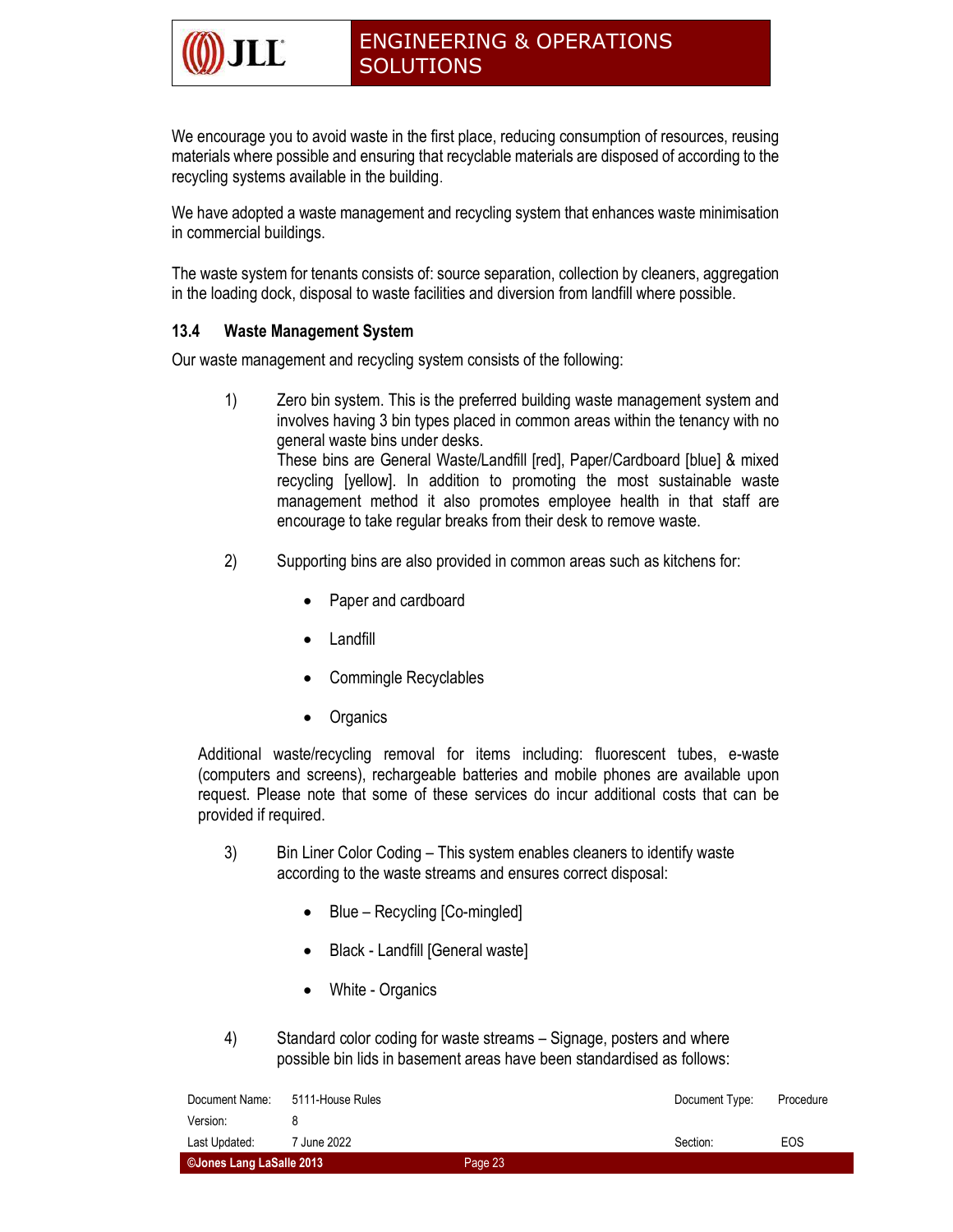

- Yellow Commingle recycling
- Red Landfill
- Green Organics
- Blue Paper & Cardboard
- 5) Auditing of waste data Independent consultants audit the waste performance of our buildings. This is how we measure and report on our performance on a monthly basis. We ask you to report all waste streams that are not collected by the building cleaners e.g. secure paper.
- 6) Our Customer Relationship Manager can arrange training on the use of the waste system including bins, signage, and waste management statistics.

#### 13.5 Toxic Materials

We take an environmentally sensitive approach to avoiding the use of hazardous substances. Tenants and service providers are requested to seek out and recommend suitable alternatives to the use of hazardous substances.

Any modifications or additions to the premises fit out must meet the requirements of the Tenancy Fit out Guide which has been designed to minimise materials, paints and adhesives which may "off gas" and pollute the internal environment of the building.

Cleaning materials used in the building common areas have been selected on the basis of minimising harm to occupants and to the cleaning staff. Tenants are encouraged to take similar steps.

Any toxic materials brought into the building must be subject to stringent control to ensure they do not become a hazard to any occupant of the building. Material Safety Data Sheets for all hazardous materials must be registered with Premises Management.

- All hazardous materials or substances brought for use at the building must have a current Material Safety Data Sheet [SDS] and must be notified to premises building management prior to their use on site base building energy monitoring and energy consumption reduction targets and strategies.
- Prior to hazardous substances being brought on site, information as to the method of application, protection, and prevention of danger to persons, building and the environment must be provided to premises building management. Failure to comply with this requirement will mean exclusion of the product from site.
- No hazardous substances are to be put into any drainage system.

| Document Name:           | 5111-House Rules |         | Document Type: | Procedure |
|--------------------------|------------------|---------|----------------|-----------|
| Version:                 |                  |         |                |           |
| Last Updated:            | 7 June 2022      |         | Section:       | EOS       |
| ©Jones Lang LaSalle 2013 |                  | Page 24 |                |           |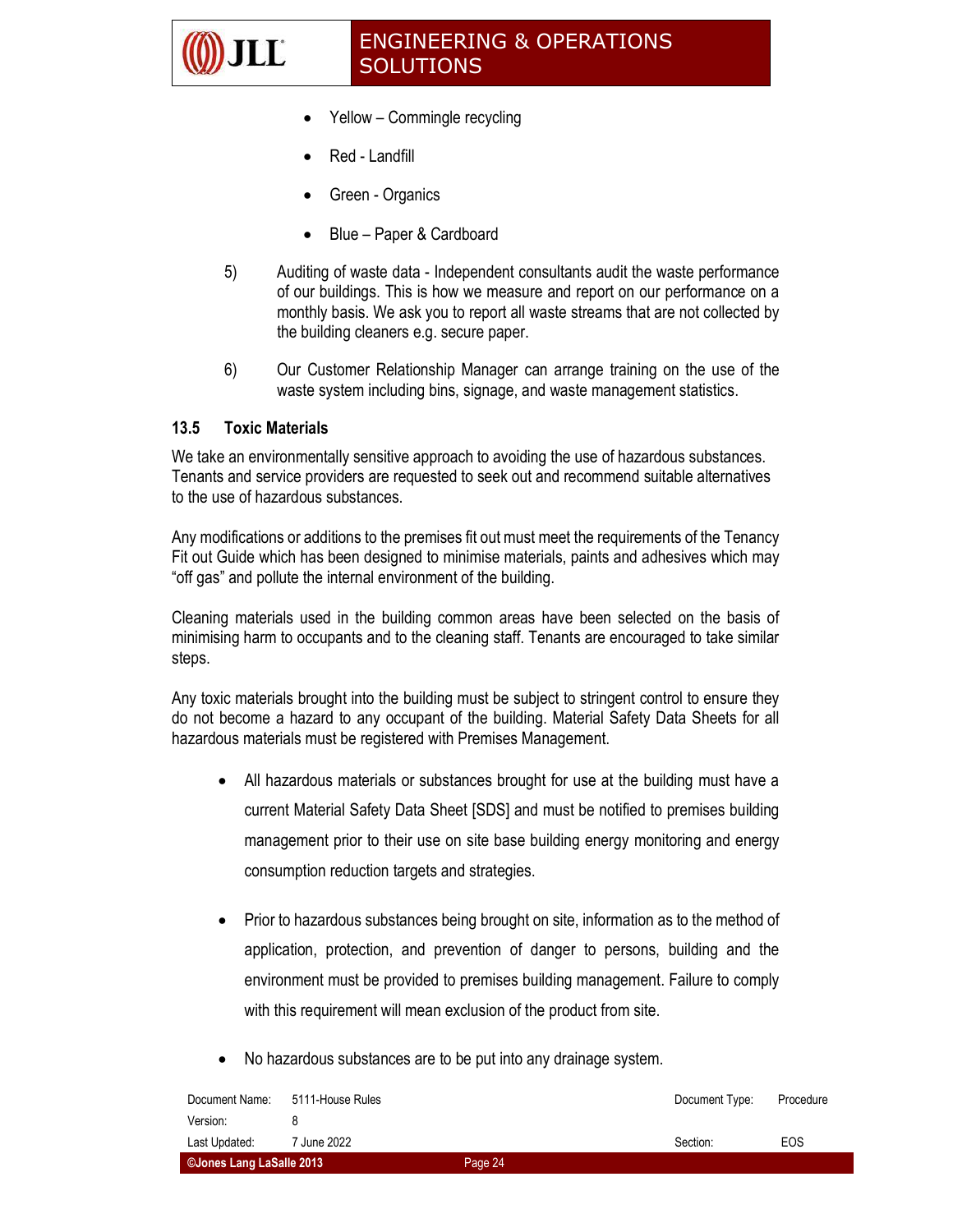- Use of adhesives and any products with acid or offensive odours is prohibited during normal working hours.
- Where required the service provider must supply powered ventilation to dissipate odours or vapours caused by the work[s].
- The disposal of chemicals, grease and other toxic substances must be undertaken in an approved manner and under no circumstances are they to enter the building's drainage systems.
- We actively support the use of safe products and therefore require that all chemicals and substances used on our properties are as environmentally safe as possible.

#### 13.6 Sustainable Procurement of Ongoing Consumables

 $\overline{\bf L}$ 

Have you stopped to think about the environmental impact of your ongoing and high-volume consumables including stationary, personal products and tea point items? JLL has identified high volume consumables procured through the base building and have made a commitment to ensuring these products are adhering to the following sustainability criteria:

| <b>Product</b>           | <b>Sustainability Attribute</b>                                 | <b>Brand in Use</b>                                                                             |
|--------------------------|-----------------------------------------------------------------|-------------------------------------------------------------------------------------------------|
| <b>Toilet Paper</b>      | FSC certified                                                   | Ultra-soft                                                                                      |
| Paper Towels             | <b>FSC</b> certified                                            | Ultra-soft                                                                                      |
| Bathroom Soap            | 100% Biodegradable                                              | Wolf Washroom                                                                                   |
| <b>Cleaning Products</b> | Compliant to the Green<br>Cleaning Plan - low / no<br>chemicals | <b>Commercial Cleaning</b><br>Products, environmental<br>friendly from CPS supplier<br>Central. |

With your help, we are hoping to extend this commitment to include the tenancy consumables. Our team has identified the following best practice measures that you can employ as part of your ongoing procurement strategy:

| <b>Product</b>           | <b>Sustainability Attribute</b> | <b>Example Brand</b>    |
|--------------------------|---------------------------------|-------------------------|
| <b>Printing Paper</b>    | <b>FSC</b> certified            | <b>Planet Ark</b>       |
|                          | 100% Recycled                   |                         |
| Pens                     | Biodegradable                   | Eco $@$ Home            |
|                          | Bamboo                          |                         |
| <b>Permanent Markers</b> | 78% recycled material           | Artline - Eco range     |
| Envelopes                | <b>FSC</b> certified            | Tudor brown peel & seal |
|                          | 100% Recycled                   |                         |

| CJones Lang LaSalle 2013 |                        | Page 25 |                |           |
|--------------------------|------------------------|---------|----------------|-----------|
| Last Updated:            | <sup>7</sup> June 2022 |         | Section:       | EOS       |
| Version:                 |                        |         |                |           |
| Document Name:           | 5111-House Rules       |         | Document Type: | Procedure |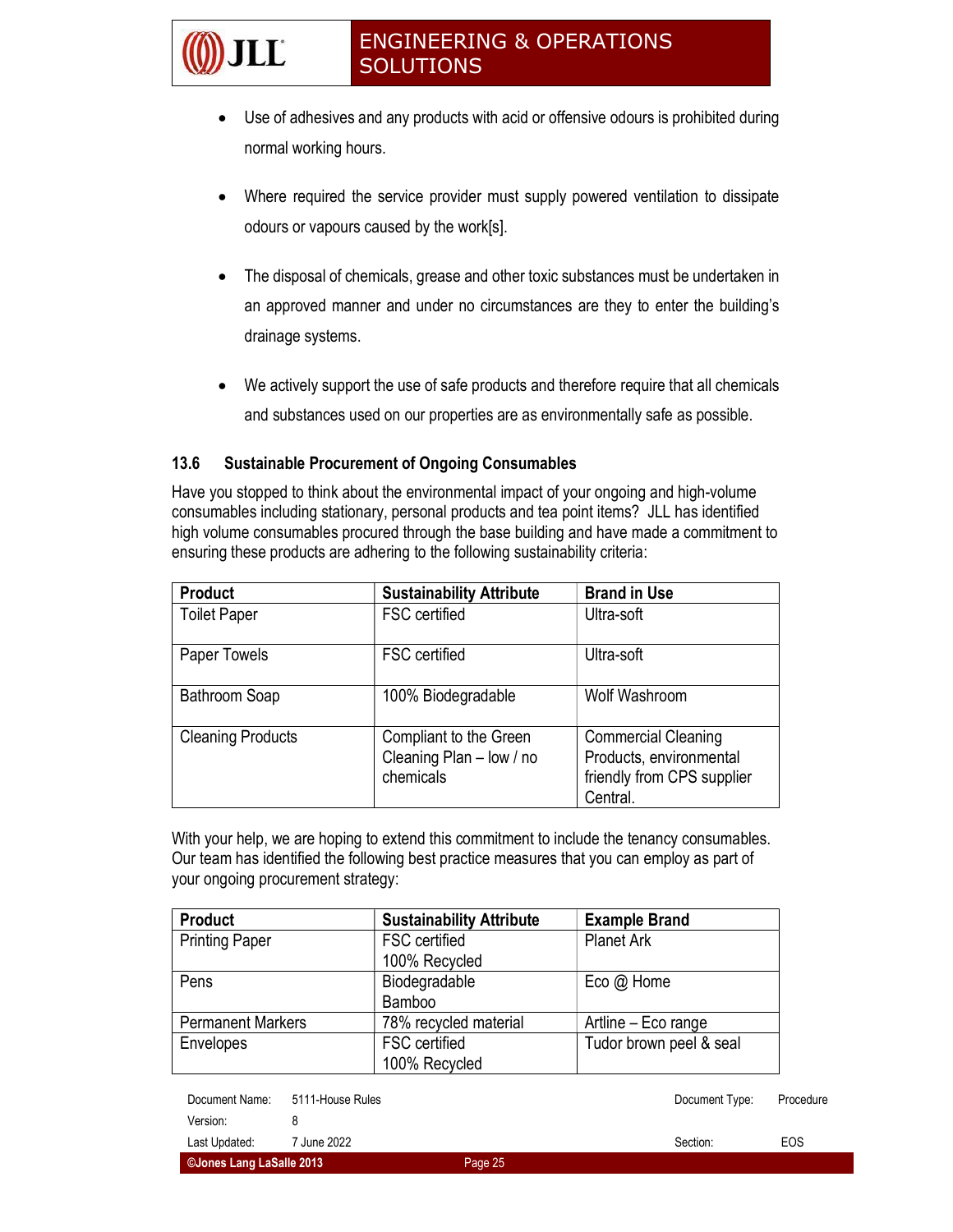| <b>Bubble Wrap</b>              | <b>SRI Certified</b><br>Biodegradable<br>Compostable     | Green Wrap            |
|---------------------------------|----------------------------------------------------------|-----------------------|
| Sticky tape                     | Biodegradable                                            | 3M Biodegradable tape |
| <b>Document Trays</b>           | 80% recycled                                             | Winc Earth            |
| Archive Box                     | 100% recycled                                            | Marbig                |
| <b>Wet Wipes</b>                | 100% biodegradable and<br>compostable                    | Flora and Fauna       |
| Desk Based Cleaning<br>Products | 100% natural                                             | Koala Eco             |
| <b>Tissues</b>                  | <b>FSC</b> certified<br>Indigenous provider              | <b>Bibbulmun</b>      |
| Teabags                         | Organic Cotton<br>No Plastic<br><b>Fully Compostable</b> | Pukka Herbs           |
| <b>Instant Coffee</b>           | 100% Compostable<br>\$1 per pack to charity              | <b>SIPP</b>           |
| Dish Soap                       | 100% Natural                                             | Koala ECO             |

We recommend starting the journey by reviewing your current suppliers sustainability credentials. From there, choose to integrate 1-3 of the above in the next order for your office. If more appear to be cost neutral to the current suppliers, request these products moving forward. We invite you to share your experience with procuring sustainable products at the regular Building Management Committee meetings. We look forward to adding to the above list to capture any products you have had great success with and can recommend to your fellow Tenants.

#### 13.7 Building Management Committee

Tenants are invited to attend quarterly meetings of the Building Management Committee where we review the operational performance and environmental initiatives of the building, in particular:

- Base Building energy monitoring and energy consumption reduction targets and strategies
- Greenhouse emissions and reduction targets and strategies
- Water monitoring and water consumption reduction targets and strategies
- Waste reduction/recycling monitoring and landfill disposal reduction targets and strategies
- Indoor Environment Quality updates which includes formal certification results from ongoing third party testing and reporting.
- Sustainable Procurement targets and new products discussion per 13.6.

| Document Name:           | 5111-House Rules |         | Document Type: | Procedure |
|--------------------------|------------------|---------|----------------|-----------|
| Version:                 |                  |         |                |           |
| Last Updated:            | 7 June 2022      |         | Section:       | EOS       |
| CJones Lang LaSalle 2013 |                  | Page 26 |                |           |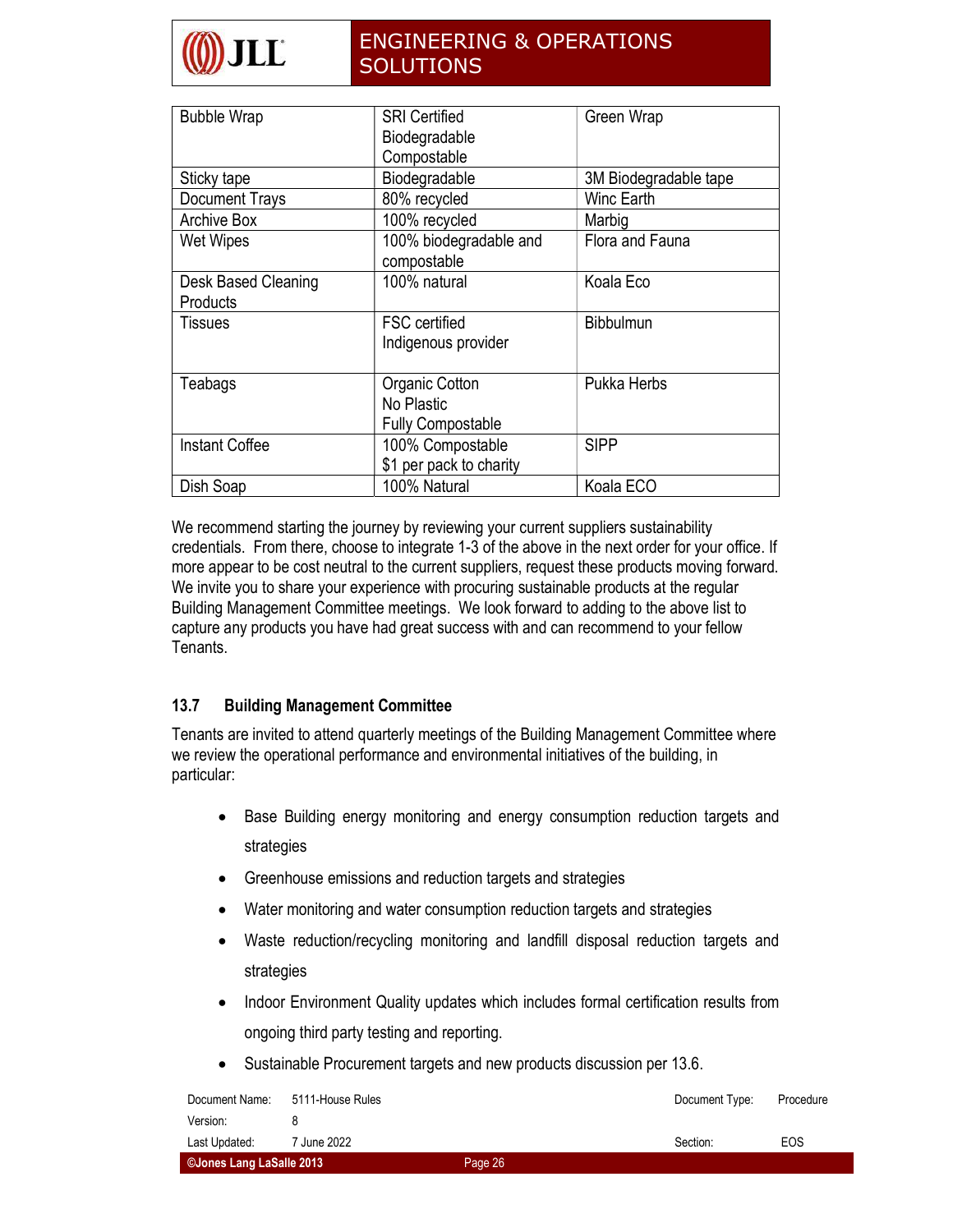

These meetings encourage collaboration to ensure the lowest environmental impact.

### 14.0 SAFETY

#### 14.1 General

We are committed to providing a safe environment for members of the public, Workers, tenants and contractors.

Under the Workplace Health and Safety Act, an obligation exists for persons conducting a business undertaking (PCBU) and workers to ensure that a safe working environment is provided and maintained for all.

The information outlined below is for general reference only. For more detailed information on the building's WHS requirements, please refer to the Premises Management office.

#### 14.2 Online CM3 Site Inductions

All JLL contractors along with tenant's own service providers and their contractors undertaking planned works for daily, weekly, monthly, annual, and fit-out works at the property must undertake an online CM3 portal induction and obtain an induction certificate prior to commencing any work[s]. The induction certificate must be presented to our security team on their first arrival to site. Prior to their attendance to site, tenants are to advise JLL building management with a minimum full business days' notice in writing via email of these works.

To obtain the induction invitation, tenants must email premises building management and provide in the email body, the following information for all inductees:

Their [Inductee's] company ABN

Full name of inductee and

Email address of the inductee.

A link shall then be generated by CM3 and sent out. All online CM3 inductions incur a fee of \$18.00 *[Price subject to change in future by CM3]* and are valid for 12 months and can be used at other sites that require CM3 induction compliance Nationally.

We appreciate that sometimes there may be emergencies and tenants are required to call-out service providers for breakdowns (Such as photocopiers, Zip units, Water leaks etc) and or address their critical environments *[Server rooms, comms rooms at al.]*. In such instances, our loading dock team shall allow emergency site-specific induction, however for all other "Scheduled and planned" works, we will only accept online inductions. There will be no exceptions.

In addition, prior to the commencement of any works at the premises, all contractors must conduct a risk assessment of the proposed works they are undertaking and provide a Safe Work Method Statement [SWMS]. The contractor must ensure that all staff always comply with the Safe Work Method Statement. Where applicable, the contractor [whether engaged by JLL or a Tenant], is responsible for complying with all requirements of the relevant WHS Act[s].

| ©Jones Lang LaSalle 2013 |                                 | Page 27 |                |           |
|--------------------------|---------------------------------|---------|----------------|-----------|
| Last Updated:            | 7 June 2022                     |         | Section:       | EOS       |
| Version:                 |                                 |         |                |           |
|                          | Document Name: 5111-House Rules |         | Document Type: | Procedure |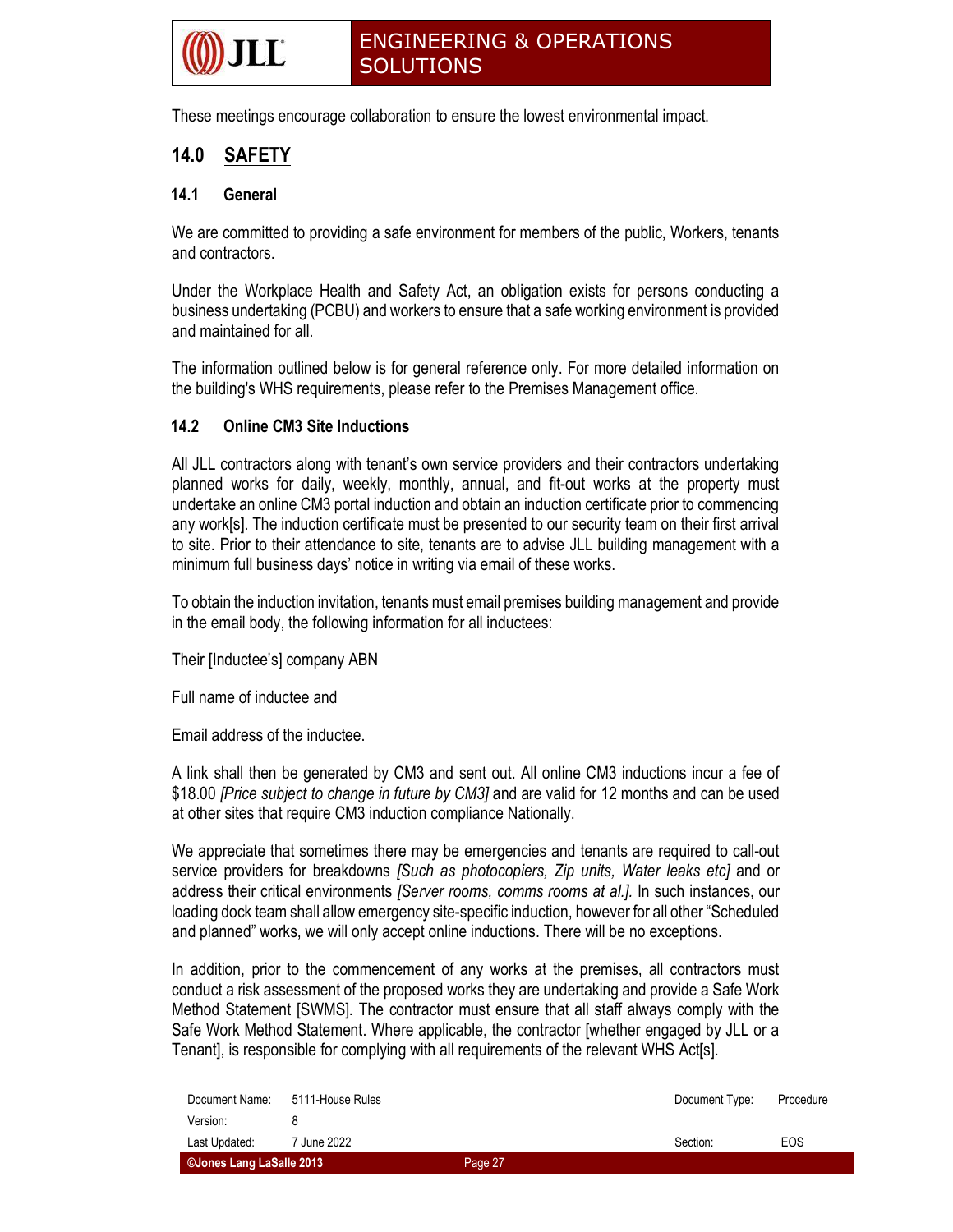The Contractors SWMS may be reviewed by Premises Management and if it fails to meet the required format the contractor will be asked to resubmit before commencing works.

#### 14.3 PCBU Responsibilities

A PCBU has the responsibility to:

- Provide or maintain plant and systems of work that are safe and without risks to health;
- Make arrangements for ensuring safety and absence of risk to health in connection with the use, handling, storage or transport of plant and substances;
- Provide such information, instruction, training, and supervision as may be necessary to ensure the health and safety at work of their workers.
- Provide or maintain a working environment for their workers that is safe and without risks to health and adequate regarding facilities for their welfare at work.
- Provide certificates of currency for Public liability, Workers Compensation and if applicable and Professional Indemnity Insurance. All insurances policies must provide the approved minimum \$ amounts of cover.

#### 14.4 Worker Responsibilities

While at work, Workers have the responsibility to:

- Take reasonable care for the health and safety of themselves and others who are at their place of work and who may be affected by their actions or omissions;
- Co-operate with regard to any requirement imposed in the interests of health, safety and welfare by the PCBU or relevant WHS legislation.
- Avoid intentional or reckless interference, with or misuse of anything provided in the interests of health, safety and welfare in regards to relevant WHS legislation.
- Contractors [all PCBU's] are encouraged to participate in keeping the premises a safe and healthy environment for all persons. Your comment and observations are welcome, we want you to report any thing you may see or consider unsafe or unhealthy. Your premises management contact details are included in Section 1.3 of this document.

#### 14.5 Incident Reporting

When undertaking any works on the building or premises, Tenants and Contractors have an obligation to report all incidents, accidents, near misses, injuries (major or minor), suspected or

| ©Jones Lang LaSalle 2013 |                  | Page 28 |                |           |
|--------------------------|------------------|---------|----------------|-----------|
| Last Updated:            | 7 June 2022      |         | Section:       | EOS       |
| Version:                 |                  |         |                |           |
| Document Name:           | 5111-House Rules |         | Document Type: | Procedure |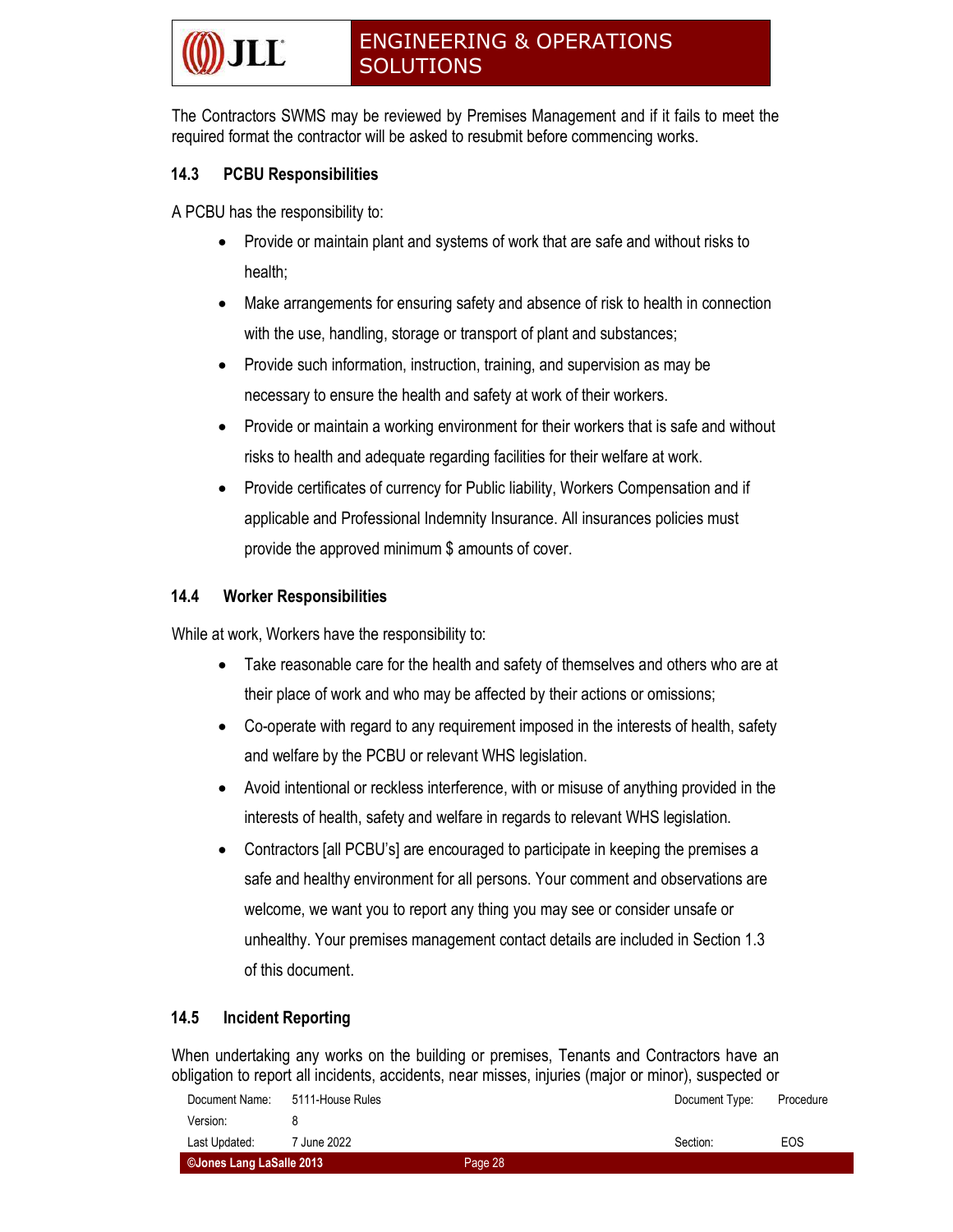confirmed pandemic/other infectious disease cases or safety risks immediately to the 24/7 Security team on 03 8606 4705.

JLL require a documented Incident Report to be submitted, and the cooperation of all tenants, contractors and their Workers should a subsequent investigation or inquiry into the accident/incident be required.

During emergency situations or exercises, pending the arrival of emergency services, onsite base building Head of Security has the authority to issue instructions to evacuate persons from buildings and/or restrict access to certain areas.

In addition to notifying the Premises/Security Management team of an incident, employers also have an obligation, under the OHS Act 2004, to report certain incidents to WorkSafe. These include fatality, medical treatment following substance exposure, hospitalisation, immediate medical treatment for injuries, e.g., electric shock, serious lacerations, spinal injury.

Incidents that pose an immediate risk to a person's health and safety must also be reported to WorkSafe. For further details on what constitutes a notifiable incident, please contact WorkSafe or visit their website.

#### Base Building onsite Freshwater Place Commercial 24/7 Security: (03) 8606 4705

#### WorkSafe: 13 23 60

#### Department of Health 1300 651 160

#### 14.6 First Aid

All Contractors on site must carry a suitable first aid kit at all times located on the work site or tenancy and shall familiarise themselves with the Premise's First Aid facilities. All Contractors shall provide First Aid training to personnel to be engaged at the Premises to comply with the WHS requirements.

The Contractor must supply adequate First Aid facilities for their work, but as a minimum a first aid kit must be on-site with the Contractor.

Location of First Aid Kits at Twenty8 Freshwater Place:

- Security Control Room
- Loading Dock
- Plant Rooms

#### 14.7 Alcohol & Drugs

The consumption of alcoholic beverages by tenants is not permitted in the building common areas.

| ©Jones Lang LaSalle 2013 |                  | Page 29 |                |           |
|--------------------------|------------------|---------|----------------|-----------|
| Last Updated:            | 7 June 2022      |         | Section:       | EOS       |
| Version:                 |                  |         |                |           |
| Document Name:           | 5111-House Rules |         | Document Type: | Procedure |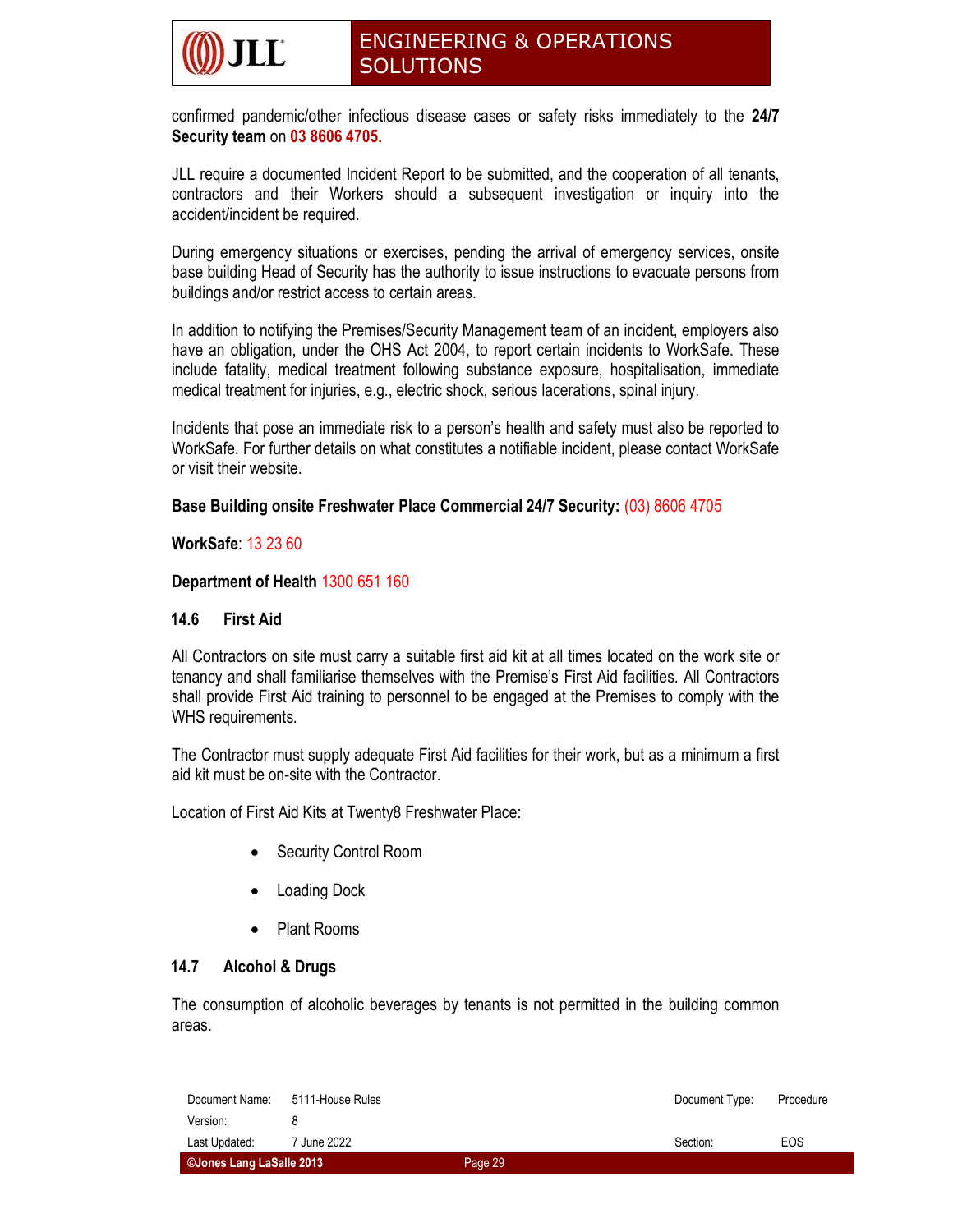Alcohol and drugs of abuse are not to be brought onto or consumed on-site. Persons affected by drugs or alcohol are not permitted on site. Persons suspected of providing either drugs or alcohol within the premises will be removed from site.

#### 14.8 Electrical Works

No work is permitted on "live" electrical installations except for the purpose of commissioning or testing and then only after a written Risk Assessment and Safe Work Method Statement has been completed by the Licenced electrician who will carry out the work.

Ladders used in electrical works should be fully insulated.

#### 14.9 Portable Earth Leakage Units

Residual Current Devices [RCD] also known as Earth leakage devices are designed to prevent serious injury or death from an unintended flow of power should a short circuit in the electrical system occur. A RCD can be fixed or portable and must be used;

- Where construction work supply is obtained from a permanent wiring outlet, then an earth leakage device must be fitted at the power outlet.
- Portable generators must be fitted with an earth leakage device
- All common area outlets of the site must be protected by RCD's. All Hostile environments must be fitted with RCD's.

All existing and additional GPO's are to comply with the Work Health & Safety Legislation 2011

#### 14.10 Electrical Isolation and Equipment

- Isolation of electrical supply on the Switchboards is only to be carried out by a qualified/authorised person after approval from Premises Management has been obtained.
- Works to the tenant distribution boards are also to be carried out by a qualified/authorised person[s].
- Main switches, circuit breakers or fuses must be tagged, with an approved tag stating reasons for isolation and signed by the authorised person[s].
- All equipment must be fully tested prior to the tag being removed and the circuit energised. Only the person who tagged the equipment may authorise the removal of the tag and energising of the system.

| Document Name:           | 5111-House Rules |         | Document Type: | Procedure |
|--------------------------|------------------|---------|----------------|-----------|
| Version:                 |                  |         |                |           |
| Last Updated:            | 7 June 2022      |         | Section:       | EOS       |
| ©Jones Lang LaSalle 2013 |                  | Page 30 |                |           |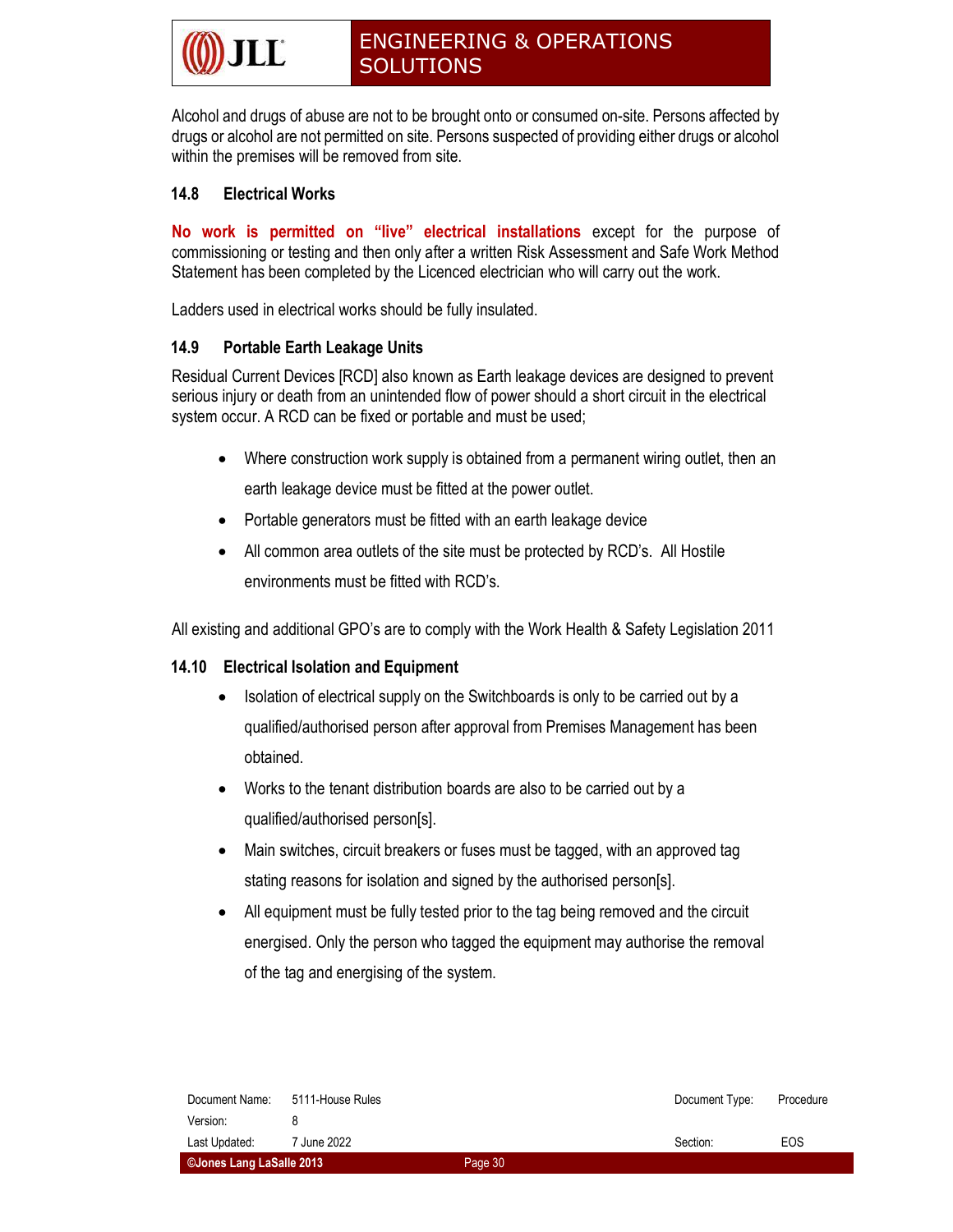#### 14.11 Electrical Lead and Tool Tagging

All electrical leads, appliances and tools used on site are to be tested and tagged at the required frequency by a competent person[s]. It is the responsibility of the person using the electrical equipment including extension leads to ensure it has a current safety tag.

All electrical equipment must be tested before being brought onto site and must comply with the relevant Australian Standards. Safe work practices will include:

- Compliance and Tagging procedures;
- Testing and tagging to conform to AS3760;
- All wiring to conform to AS 3000;
- All electrical appliances plugged or direct-wired are connected to an approved earth leakage device.
- Electrical leads must not be over-extended and must be switched off at the point of supply and removed when not in use.
- Leads must be supported clear of floors by use of stands or other suitable means at least two metres above floor level or run through protective covers which in turn do not create a hazard especially where cable leads run across public mall space and between tenancy areas.
- Double adaptors and "piggy back" connections shall not be used. This includes the use of power boards connected to other power boards.

#### 14.12 Working at Heights

Written Safe Work Method statements must be supplied and the working at heights permit completed for all works at height. When accessing any high areas or near edges where there is a risk of falling, you must ensure all personnel are trained in the safe work procedure applicable. As a minimum risk control strategy, all personnel will wear full body harness, shock-absorbing lanyard and be connected to a fall restraint or fall arrest system.

The Contractor must supply personal protective equipment where required to complete the work.

#### 14.13 Scaffolding

Any work to be carried out at heights that require the use of scaffolding must comply with the relevant Work Safe Regulations and be erected, altered and dismantled by suitably qualified competent persons in accordance with the manufactures requirements.

#### 14.14 Ladders

- Ladders must be in good order and structurally sound
- Ladders must be industrial grade and to approved standards.

| Document Name:           | 5111-House Rules |         | Document Type: | Procedure |
|--------------------------|------------------|---------|----------------|-----------|
| Version:                 |                  |         |                |           |
| Last Updated:            | 7 June 2022      |         | Section:       | EOS       |
| ©Jones Lang LaSalle 2013 |                  | Page 31 |                |           |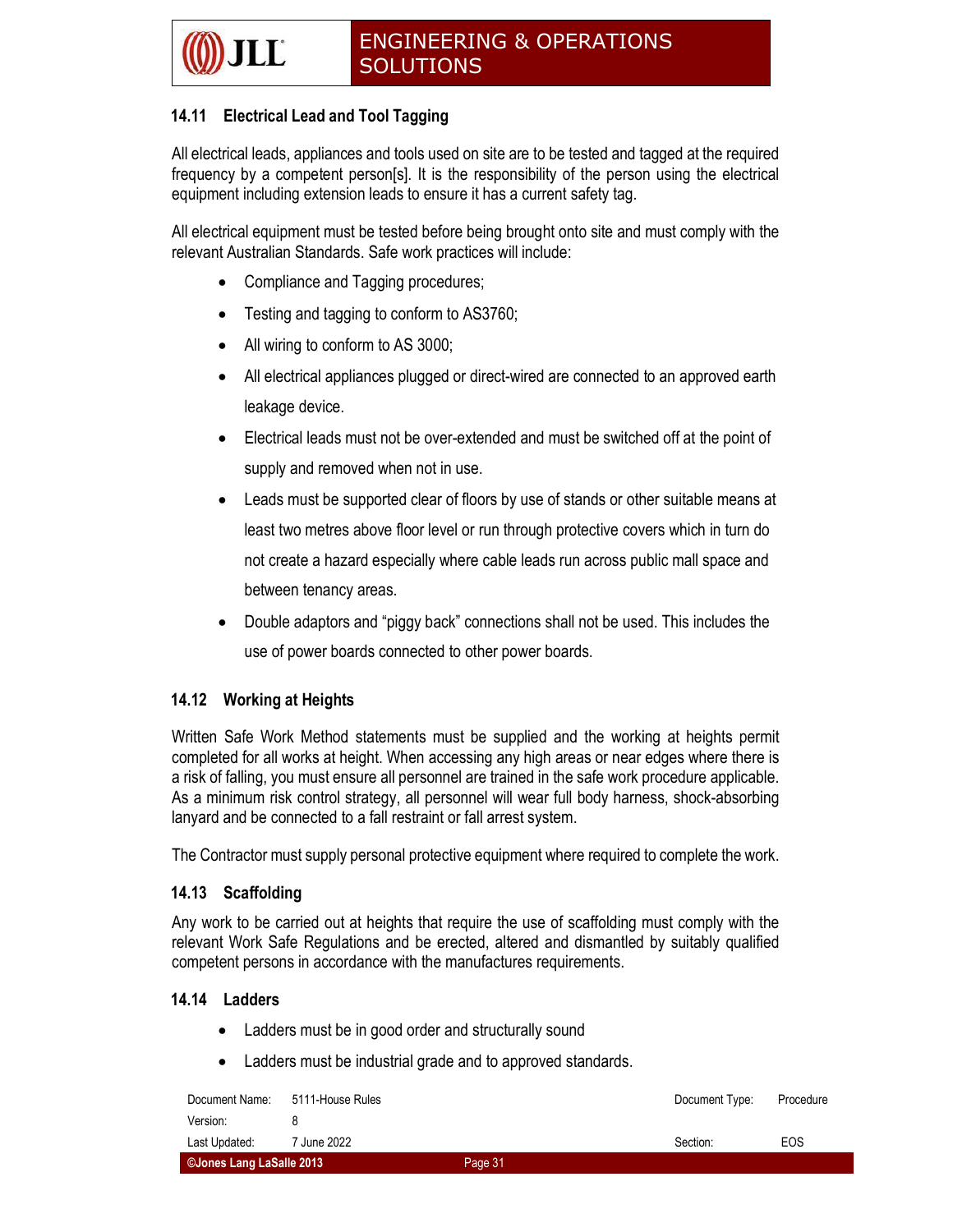- All contractors must conduct safe use of Ladder training for all their Workers prior to coming to site.
- Ladders are not to be placed against any window or electrical equipment, cupboards etc.
- When using ladders in public areas, appropriate barriers and warning signs must be used on all sides of the ladder.
- No ladders are to be left standing if unattended in public areas of the Premises.
- No equipment or materials are to be carried by a person while ascending or descending a ladder of any type. While moving up or down a ladder it is recommended that 3 points of contact are maintained at all times.
- Located on firm footing with a second person footing the ladder whenever a person is on the ladder.

#### 14.15 Access to Rooftop

- Access to the rooftop is gained via the Goods Lift. Contractors must complete a roof access permit prior to accessing the roof.
- Please note when using ladders three limbs must be in contact with the ladder at all times. No ladders are to be left standing if unattended.
- When tools or equipment need to be carried to the rooftop, it must be done using the stairwells only. If the load is awkward or heavy, an alternative means must be adopted.
- All contractors must ensure that safe manual handling procedures are in place and comply with the Australian Standard for Manual Handling.
- All contractors must ensure that their workers are familiar with all hazardous areas on the roof area, e.g., fall heights, radio frequency radiation, [RFR] etc.
- Hazardous areas are generally identified by yellow line marking and signage communicating a no go zone, however extreme caution is always warranted.

#### 14.16 Confined Spaces

All works involving Confined Spaces must be conducted in accordance with relevant WHS legislation and Australian Standard 2865, all personnel must have appropriate confined space training. A confined space access permit must be obtained from Premises Management.

| Document Name:           | 5111-House Rules |         | Document Type: | Procedure |
|--------------------------|------------------|---------|----------------|-----------|
| Version:                 |                  |         |                |           |
| Last Updated:            | 7 June 2022      |         | Section:       | EOS       |
| ©Jones Lang LaSalle 2013 |                  | Page 32 |                |           |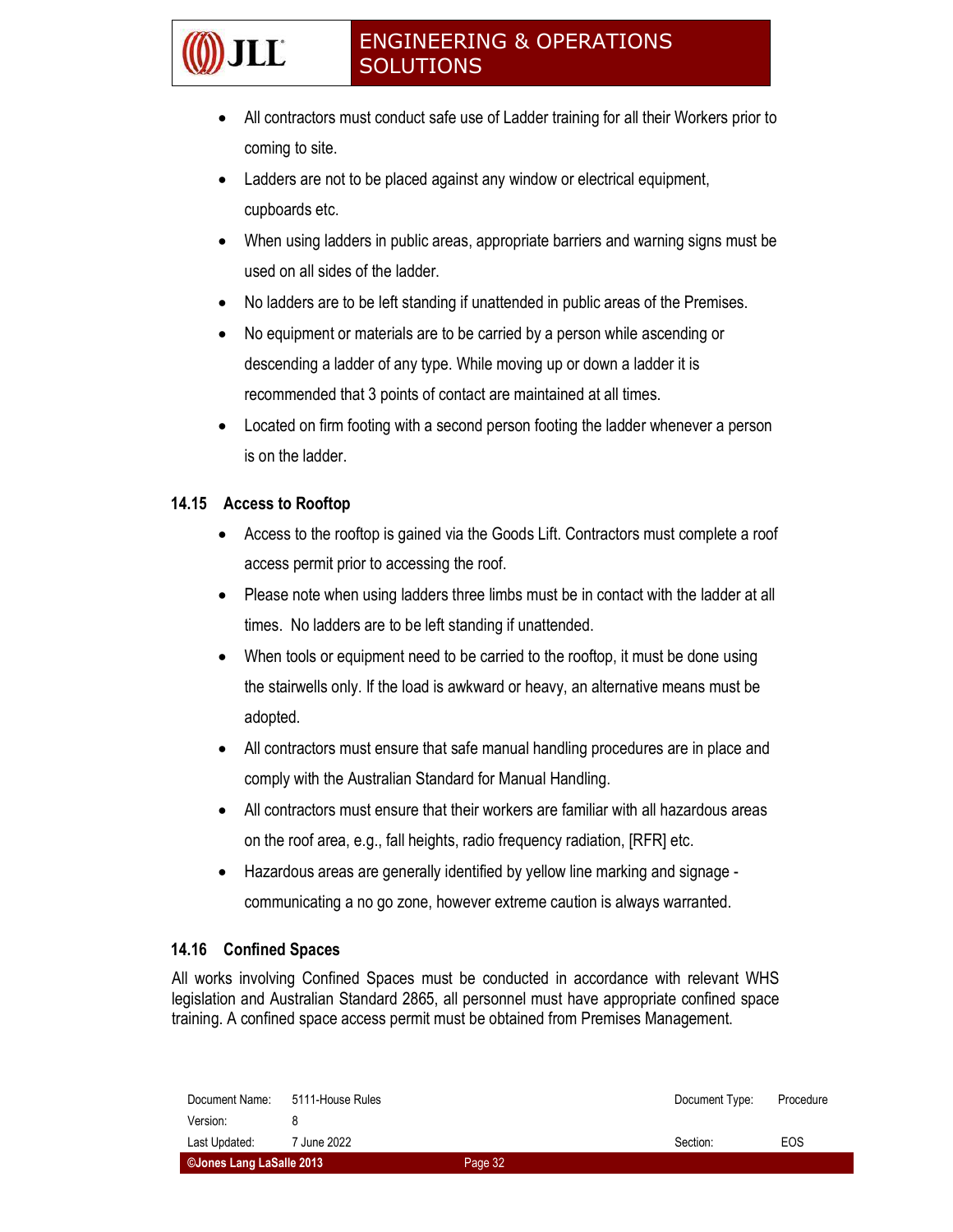No confined space work is to be conducted on-site without a written, full risk management plan including Safe Work Method Statements and written approval for the work by the Premises Management.

#### 14.17 Protective Clothing and Equipment

It is the responsibility of the Supervisor or Manager of the tenant or contractor to ensure that their personnel has suitable protective clothing and equipment [PPE] to carry out their tasks safely.

#### 14.18 Personal Protective Equipment [PPE]

- Personal Protective Equipment [PPE] must be always worn for a task where a formal risk analysis has identified a hazard or risk that requires PPE.
- The use of PPE is considered the last line of defence in the hazard control hierarchy.
- PPE does not remove or control the hazard, it just limits the workers exposure the hazard still exists.
- If the hazard can be completely removed from the workplace by a different method of work, this is the preferred option.
- E.g. Contractors must wear approved eye protection whilst performing any operation that may cause eye injury.

#### 14.19 Barriers

Barriers must meet the following requirements:

- Prevent incursion of pedestrian traffic and trolleys.
- Prevent unauthorised persons [including children] from accessing dangerous equipment and services.
- Be clearly marked and seen.
- Must not create a slip/trip hazard.
- Must be 1000mm minimum in height; and
- Must be able to take trolley strikes without collapsing.
- Be appropriately signposted for the task that is being undertaken.

Construction work barriers must meet the following requirements:

- Be no less than 1.8m high.
- Totally child-proof.
- Not present a danger to public; and

| Document Name:           | 5111-House Rules |         | Document Type: | Procedure |
|--------------------------|------------------|---------|----------------|-----------|
| Version:                 |                  |         |                |           |
| Last Updated:            | 7 June 2022      |         | Section:       | EOS       |
| CJones Lang LaSalle 2013 |                  | Page 33 |                |           |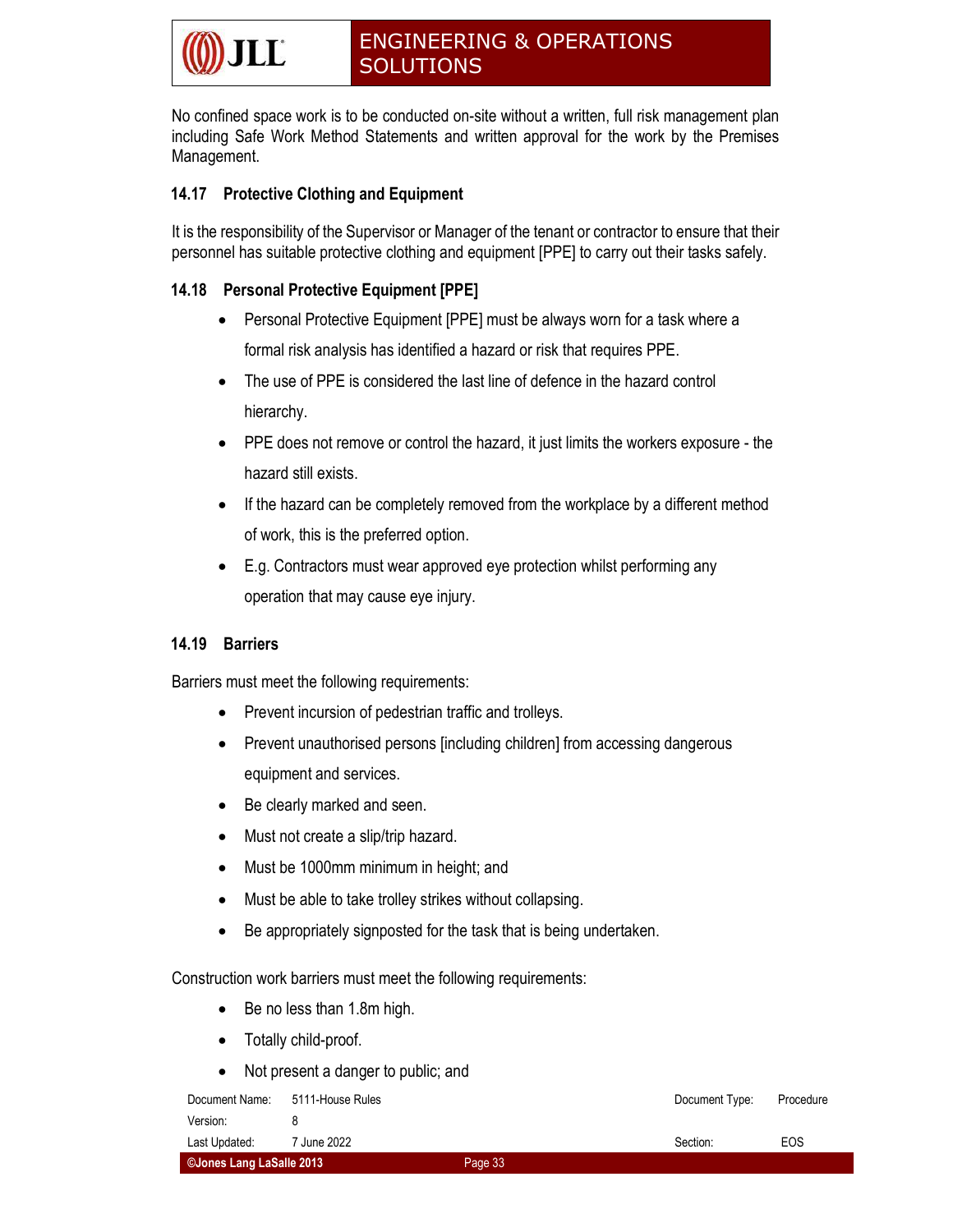- Be of high quality and not degrade the Premises.
- Be appropriately signposted for the task that is being undertaken.

Temporary work barriers must meet the following requirements:

- Be able to deter both pedestrian and trolley traffic; and
- Not present a danger to the public and only to be used to designate a temporary work area i.e., cleaning and painting etc.
- Be appropriately signposted for the task that is being undertaken.

#### 14.20 Civil Works

- Physical barriers are to be erected to completely isolate the public from any Civil works on site.
- All operators of equipment and assistants must hold current certificates of competency where required.
- Clear and standard signals must be used at all times in accordance with rigging codes and standards.
- Personnel must have the appropriate tickets or approvals for the work they are doing, e.g.; riggers, scaffolders, forklifts etc.
- All hoists and scaffolding are to be to the standards laid down by legislation and approved in writing where required.
- No penetration or hole is to be left without suitable barricades and signs in place.
- Trenches and excavations must be adequately shored and/or strutted before personnel are allowed access.
- Safe access and egress shall be provided in all excavations.

#### 14.21 Structure Cutting & Coring

- The Contractor shall co-ordinate with premises building management before carrying out any structural cutting/ coring/ drilling/chasing of walls and slabs for conduits/pipework's etc.
- Approval is required from premises building management prior to any coring of slabs.

| Document Name:           | 5111-House Rules |         | Document Type: | Procedure |
|--------------------------|------------------|---------|----------------|-----------|
| Version:                 |                  |         |                |           |
| Last Updated:            | 7 June 2022      |         | Section:       | EOS       |
| ©Jones Lang LaSalle 2013 |                  | Page 34 |                |           |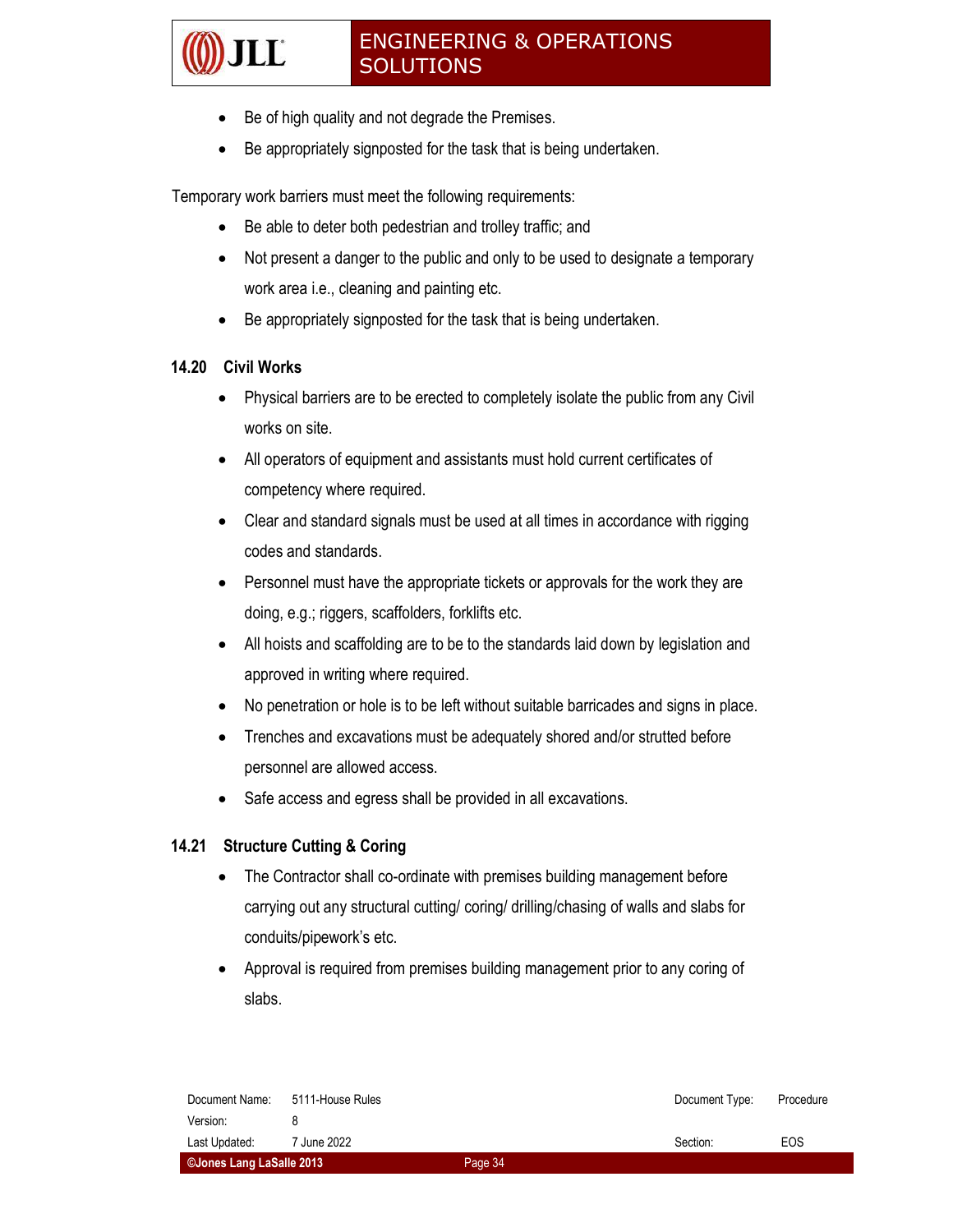- Prior to the commencement of any drilling, digging or cutting activities on site the Contractor must establish if any services or structural impairment will be affected by the activity.
- The contractor shall not chase block walls where conduits can be slotted in from the top and turned out at the base.
- Premises building management will hold the contractor liable for any repairs or damage[s] caused by their works.

#### 14.22 Isolations

Should a contractor need to isolate any system [security, water, power, fire etc], premises building management must be notified of their intention to interrupt a system, in writing before commencing. All isolations must be approved by the premises building management. Only ARA Fire and security personnel are permitted to undertake isolations and de-isolations of the assets Fire Panel and associated systems.

#### 14.23 Guarding

Guarding covering such items as rotating couplings, grinding wheels and general moving machinery (i.e. compactors) must not be left off without the correct isolation being in place.

No machinery, hand tools or any other type of equipment are to be operated without effective safety guards.

#### 14.24 Fire Protection

All contractors should provide adequate fire protection as necessary. A suitable fire extinguisher should be kept on site in the immediate area of the work being carried out.

#### 14.25 Explosives

Explosives must not be used on site under any circumstances. This includes any explosive power tools.

#### 14.26 Petrol Or Diesel Powered Equipment

If any petrol- or diesel-powered equipment is to be used on site, premises building management must be notified prior to use. Fuel must be stored only in approved safety containers and MSDS provided.

#### 14.27 Equipment Damage

Any equipment damage [e.g., air conditioning ducts, fire systems, electrical, etc.] must be reported to the premises building management immediately.

| ©Jones Lang LaSalle 2013 |                  | Page 35 |                |           |
|--------------------------|------------------|---------|----------------|-----------|
| Last Updated:            | 7 June 2022      |         | Section:       | EOS       |
| Version:                 |                  |         |                |           |
| Document Name:           | 5111-House Rules |         | Document Type: | Procedure |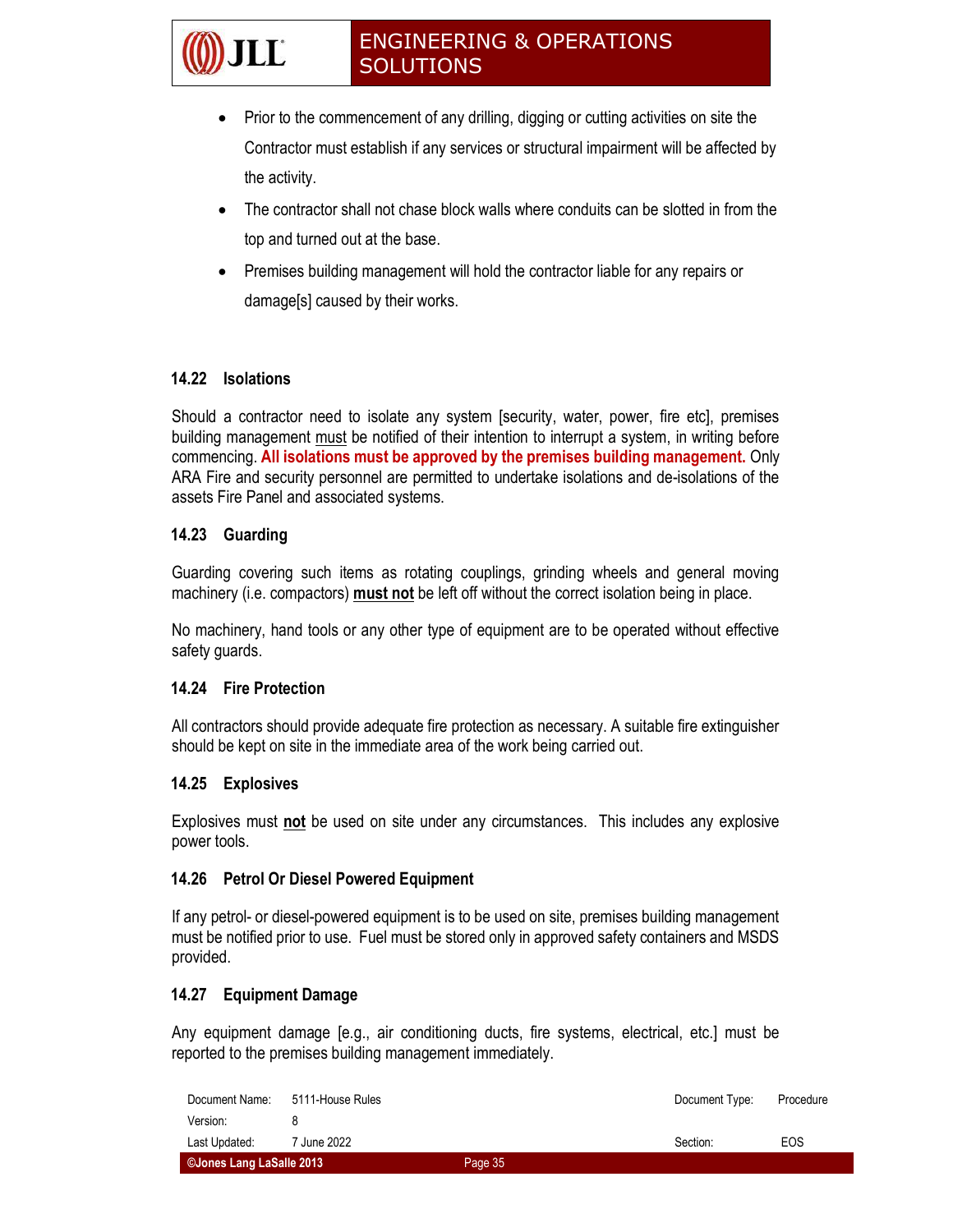#### 14.28 Hoarding

For all shop works, e.g., Vacating, or incoming tenancy, a hoarding must be erected to premises building management's specifications, by a licensed building contractor.

Shop front repairs or upgrades that require the closure of the tenancy during a trading day must also install a hoarding to premises building management's specifications.

Please find a copy of the specifications attached to this document [see Section 19.0]

#### 14.29 Dust Protection

- The contractor must conduct regular housekeeping and cleaning to ensure the presence of dusts and rubbish is kept to a minimum.
- A suitable floor mat must be placed just inside the hoarding and plastic/calico sheeting must be set-up prior to the commencement of any fit out works, to prevent dust entering the premises.
- All efforts possible must be used to minimise the occurrence of dust.
- The contractor must place all rubbish generated by their work in an appropriate container and ensure it is removed from site in accordance with relevant state/legislative requirements.
- Where reasonably practicable, ceiling to floor encapsulation of the tenancy should be used during fit out and dusty works. All smoke devices within a fit out/Floor must be capped to avoid dust contamination and avoid a General Fire alarm. This must be overseen by the main persons responsible for the fit out. Any false fire alarms that occur through negligence of these house rules, will be subject to incurring the fine from the MFB.

### 15.0 NON-SMOKING ENVIRONMENT

All enclosed and non-enclosed area of the building premises and all the areas immediately adjacent to all entrances are smoke free. Outdoor café licensed areas are also smoke free zones.

#### 16.0 SUPERVISION

All work carried out by contractors must be supervised, for its duration, by a competent, full-time foreman or supervisor who shall be fully experienced in all aspects of the works. The foreman is to be the trade person's representative on the site and must be empowered to take all necessary actions as requested by premises building management in relation to safety, quality, performance and labour control, as well as the day to day organisation and planning of the works.

| ©Jones Lang LaSalle 2013 |                  | Page 36 |                |           |
|--------------------------|------------------|---------|----------------|-----------|
| Last Updated:            | 7 June 2022      |         | Section:       | EOS       |
| Version:                 |                  |         |                |           |
| Document Name:           | 5111-House Rules |         | Document Type: | Procedure |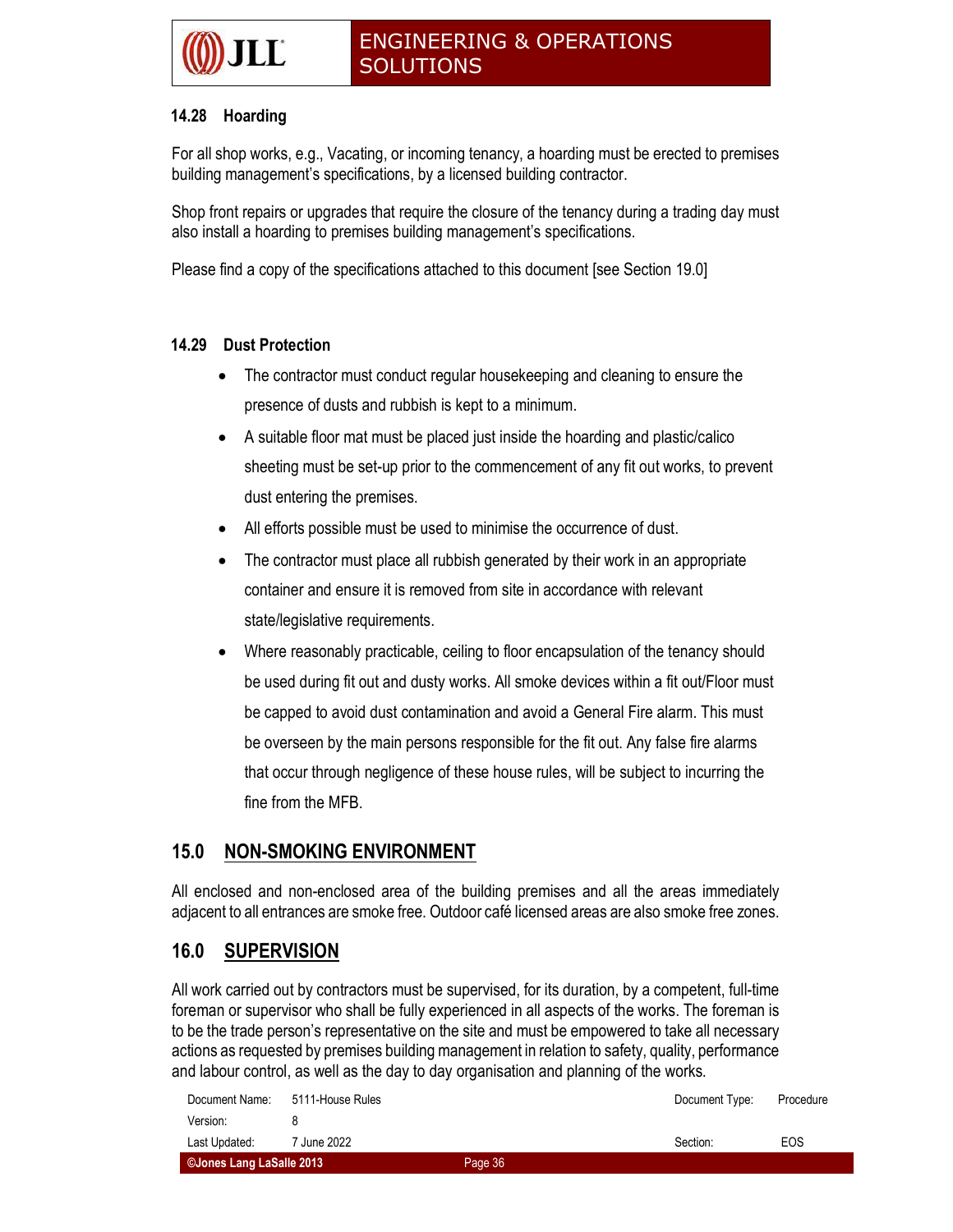

### 17.0 HANDLING & STORAGE

Tenant's, contractors, and trades people are responsible for the security, handling, and storage of all of their materials on site. All materials, rubbish etc. must be contained within the tenancy or site area. No material or rubbish is to be stored or placed outside the lease line or in the common areas.

Contractors must not transport or move materials through public areas during the Premise's trading hours, which are detailed in Section 1.4 above.

Contractors must keep the public areas clean to premises building management standards, always and must clean up any dust or mess created by their work[s].

### 18.0 INSURANCE

Prior to the commencement of works, all contractors, and tradespeople [including those employed by tenants] must provide certificates of currency for the following insurances:

| Public Liability:            | \$20 million (minimum, per incident)                  |
|------------------------------|-------------------------------------------------------|
| <b>Workers Compensation:</b> | Statutory                                             |
| Professional Indemnity:      | \$10 million (must maintain PI insurance for 6 years) |

### 19.0 CERTIFICATION OF WORKS

Certificates of compliance must be provided upon the completion of any fit out works for the following but not limited to these areas: glazing, roller grilles, ceilings, shopfronts, partition walls, prefabricated structures, plumbing, electrical, fire & mechanical services.

Compliance must identify the installation component as well as the materials. Statutory rules and regulations are to be taken as a minimum guide only. Where Jones Lang LaSalle's requirements exceed these, Jones Lang LaSalle's requirements shall be met.

#### 20.0 PROTECTION OF SURFACES

Contractors are responsible for protecting all surfaces and finished work from damage during their works. Any damage to surfaces resulting from the contractor's work will be rectified at their own cost.

When carrying out dusty works the hours of work as in Section 7.0 Noise & Vibration – Quiet Enjoyment, shall apply. All furniture and equipment in the common areas and other tenanted space shall be protected. The contractor shall be responsible for the cost of additional cleaning required. This should be organised through the Premises Management office.

| ©Jones Lang LaSalle 2013 |                        | Page 37 |                |           |
|--------------------------|------------------------|---------|----------------|-----------|
| Last Updated:            | <sup>7</sup> June 2022 |         | Section:       | EOS       |
| Version:                 |                        |         |                |           |
| Document Name:           | 5111-House Rules       |         | Document Type: | Procedure |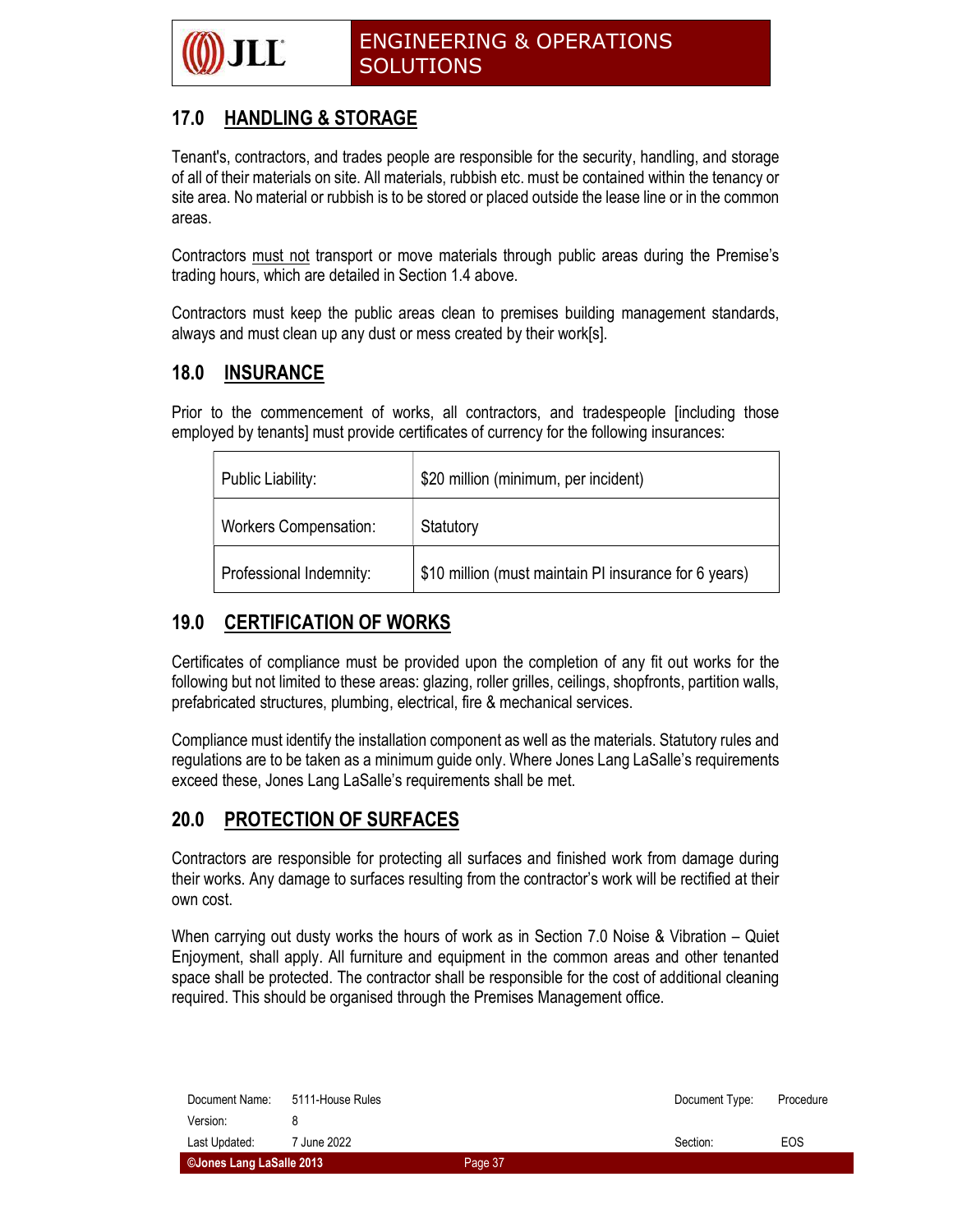

### 21.0 HOARDING SPECIFICATIONS

Hoardings are to be erected for all vacating tenancies prior to the commencement of the strip out work.

For tenancies that have a rear access door and subject to egress requirements, no door is required in the hoarding unless due to the size of the equipment to be removed, a front door is then required.

Doors in hoardings are to be sliding or swing in toward the shop front.

The door must be secure and lockable from the outside of the hoarding and must remain locked during Premises trading hours when not occupied.

The hoarding construction should consist of:

- Steel stud framework to the line of bulkhead.
- 10mm custom board screwed to steel stud.
- All joints taped with masking tape for painting.
- Custom board painted white.
- Black 100mm skirting top and bottom of the hoarding.
- The hoarding is to be a maximum of 1 metres from the tenancy/shopfront where applicable.
- The two ends of the hoarding are to return at 45 degrees to the inter-tenancy walls.
- The hoarding is to be self-supporting and braced back to the bulkhead.
- The hoarding is to be sealed from the top to the bulkhead with clear plastic to stop all dust.
- The hoarding is to be repaired and repainted should any damage occur, to maintain an acceptable standard.
- All hoardings are to be inspected by Premises Management for approval of standard and presentation.
- Photos are available from Premises Management for presentation standard reference.

| Document Name:           | 5111-House Rules |         | Document Type: | Procedure |
|--------------------------|------------------|---------|----------------|-----------|
| Version:                 |                  |         |                |           |
| Last Updated:            | 7 June 2022      |         | Section:       | EOS       |
| ©Jones Lang LaSalle 2013 |                  | Page 38 |                |           |